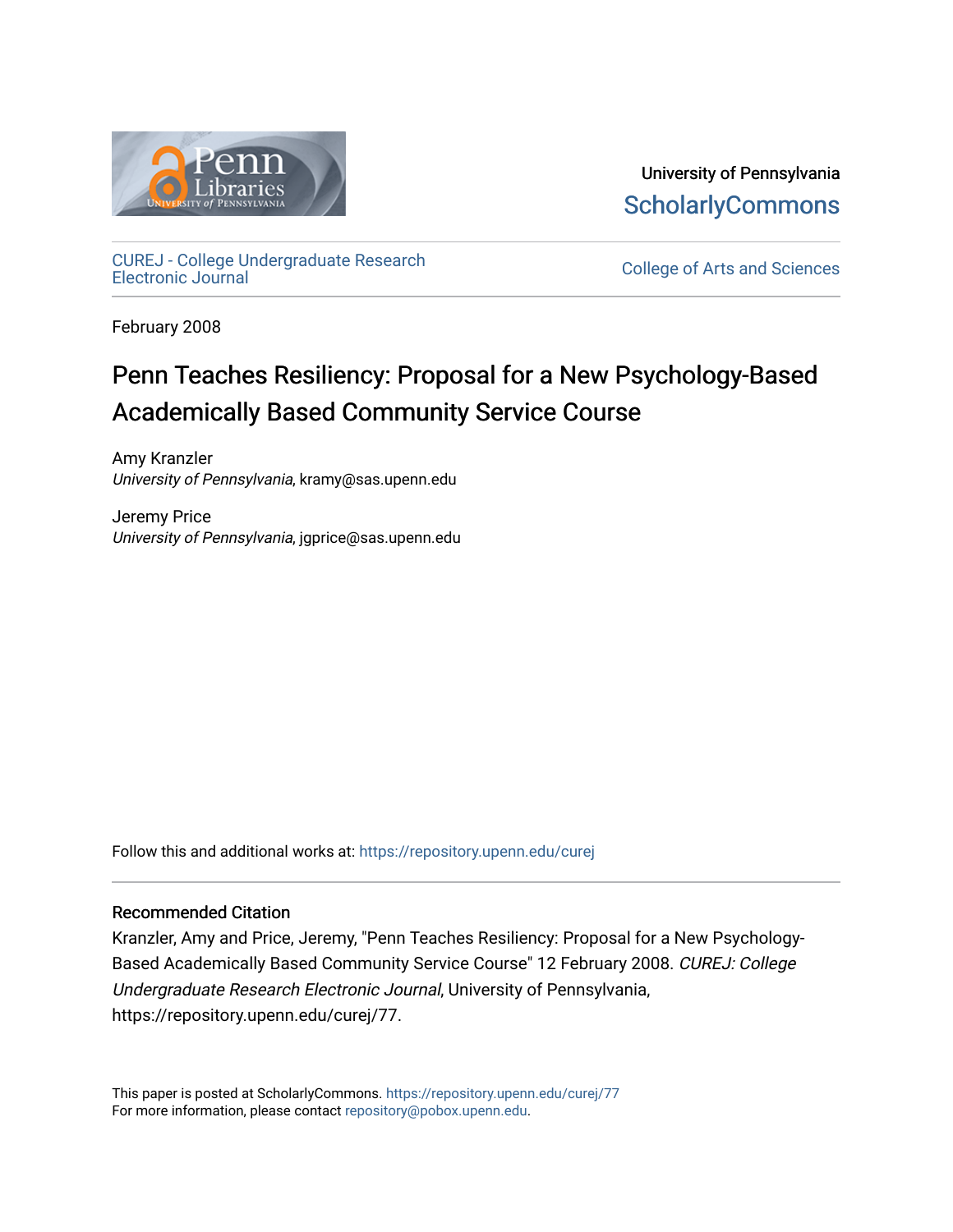# Penn Teaches Resiliency: Proposal for a New Psychology-Based Academically Based Community Service Course

#### Abstract

The University of Pennsylvania has a long legacy of advocating teaching styles and philosophies that engender democratic citizenship and civic engagement. In line with these central views of the University we wish to propose the creation of a new psychology academically based community service course called Penn Teaches Resiliency. This course will utilize the principles of problem solving learning to directly tackle the issue of depression in the West Philadelphia community. The research literature clearly highlights the alarming rates of depression found in low socioeconomic status, minority urban dwellers and we believe that offering this course is a key means by which Penn can help to reverse this trend. Penn Teaches Resiliency will utilize R4Power, an online resiliency intervention developed by psychologists intimately associated with the Penn Resiliency Project. There is already substantial student interest in such a course and Penn Teaches Resiliency would have numerous benefits for both the Penn and West Philadelphia communities. Multiple steps have already been taken in the creation of this class and we recommend that the Undergraduate Psychology Department maintain continued close communication and monitor pre-existing pilot programs in order to facilitate the course's ultimate creation. We hope that creation of Penn Teaches Resiliency will prove to be a decisive first step in the improvement of mental health in the West Philadelphia community.

#### Keywords

Psychology, Resiliency, ABCS, Service Based Learning, Depression, West Philadelphia, Social Sciences, Psychology, Ira Harkavy, Harkavy, Ira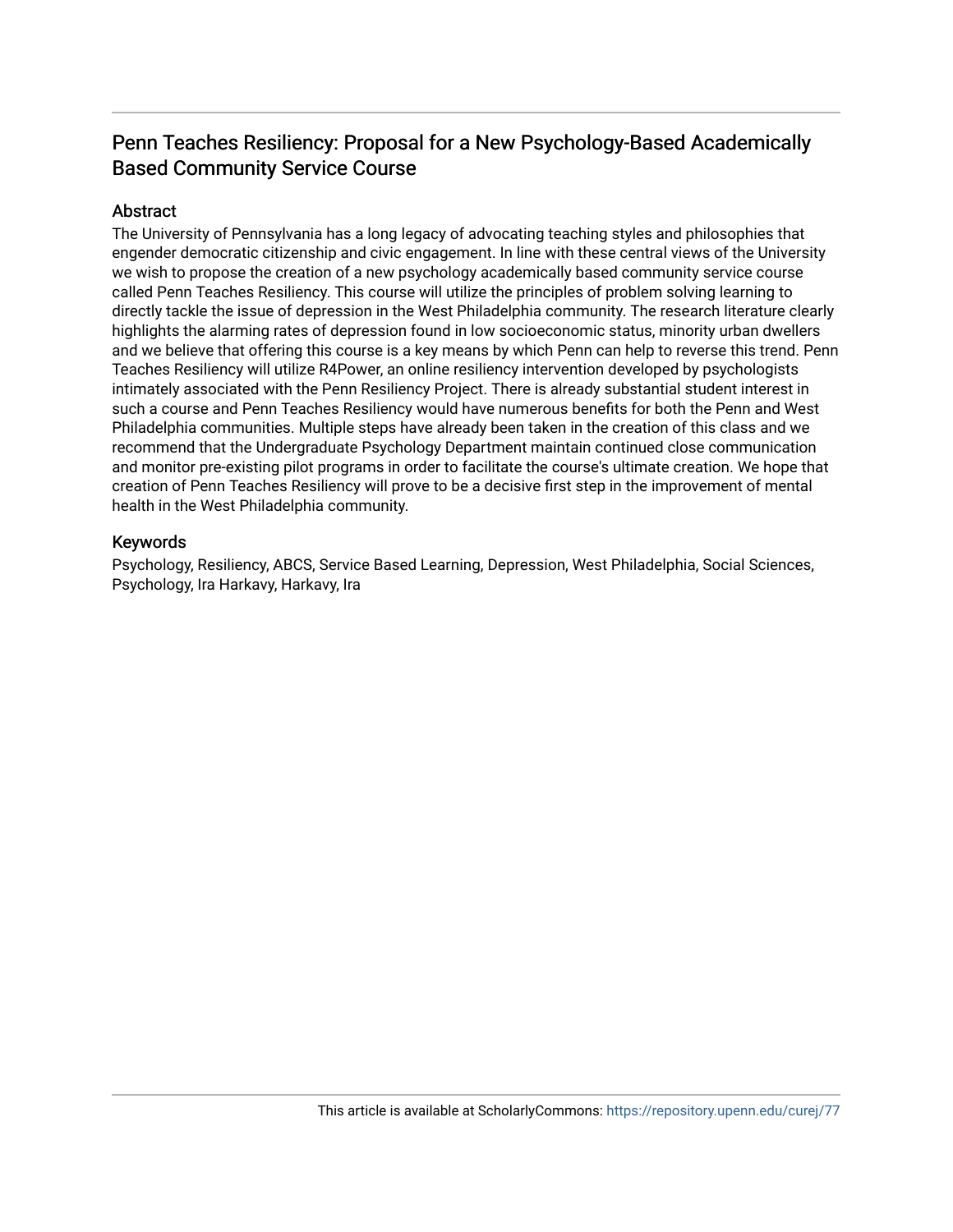# *Penn Teaches Resiliency:*  Proposal for a New Psychology-Based Academically Based Community Service Course

Amy Kranzler Jeremy Price

URBS-078 Dr. Ira Harkavy Dr. Lee Benson

19 December 2007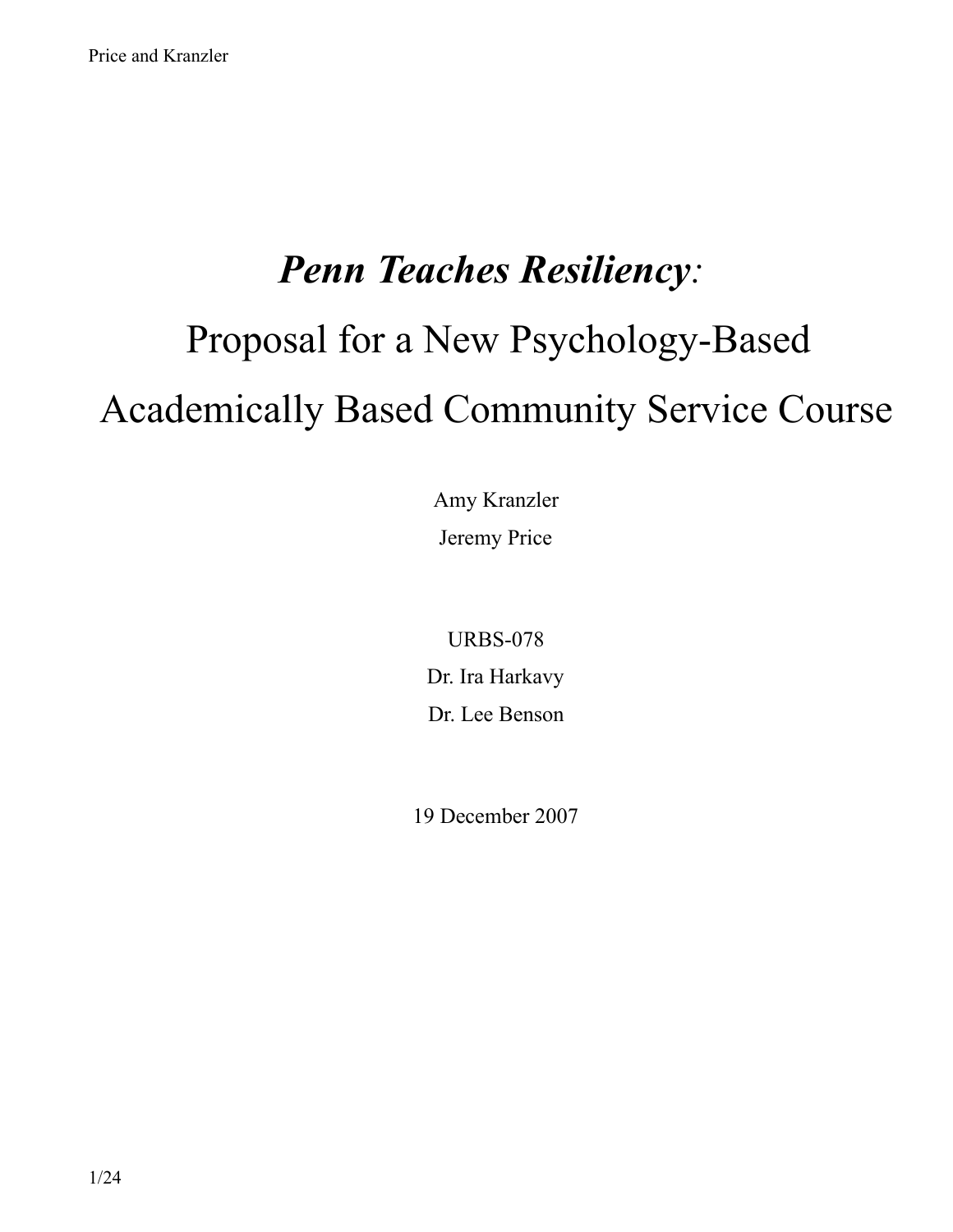# **Table of Contents:**

| Benefits of Penn Teaches Resiliency                                         |
|-----------------------------------------------------------------------------|
|                                                                             |
|                                                                             |
|                                                                             |
| Survey of Psychology Student Attitudes Regarding a Psychology ABCS Course16 |
|                                                                             |
|                                                                             |
|                                                                             |
|                                                                             |
|                                                                             |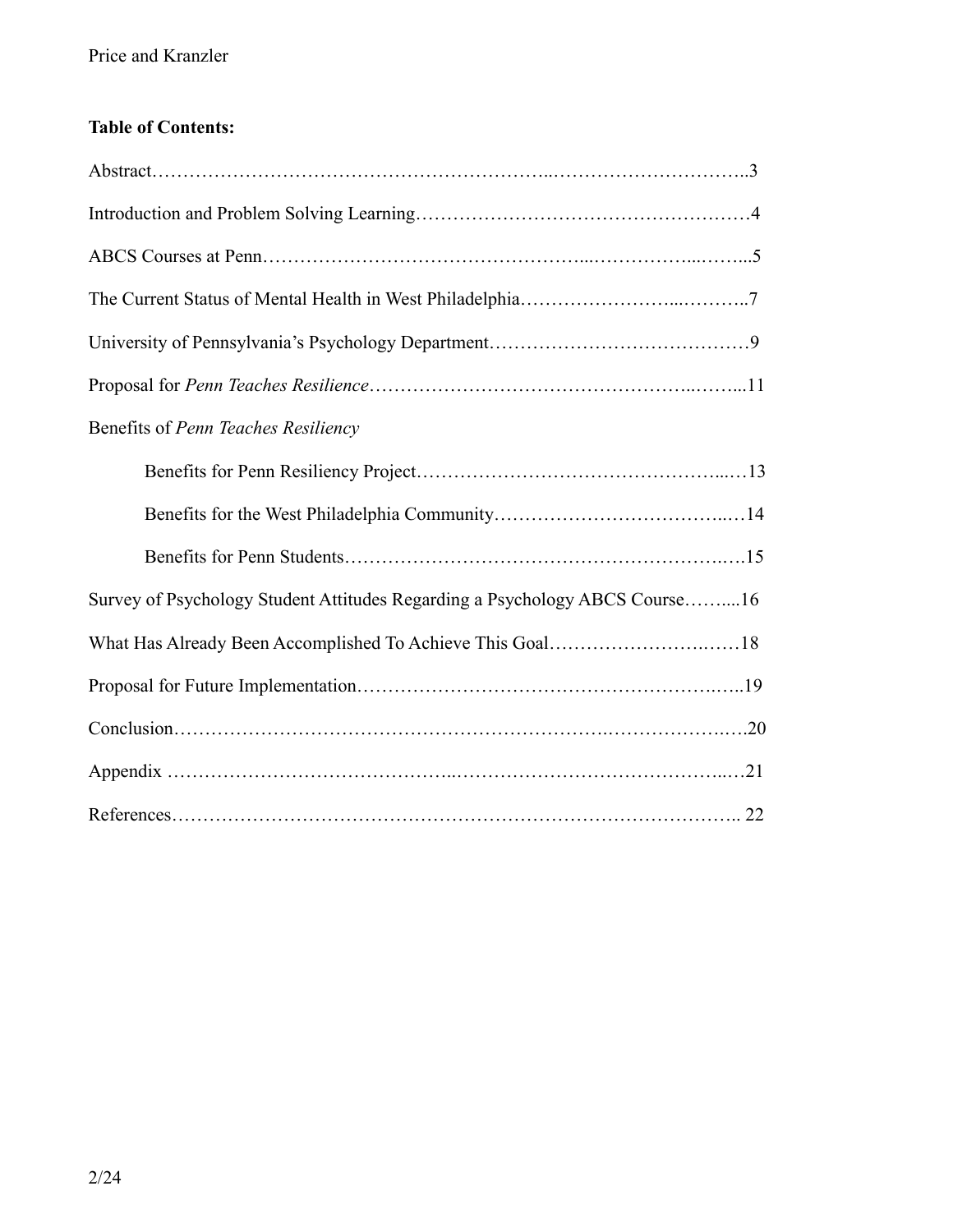#### **Abstract:**

The University of Pennsylvania has a long legacy of advocating teaching styles and philosophies that engender democratic citizenship and civic engagement. In line with these central views of the University we wish to propose the creation of a new psychology academically based community service course called *Penn Teaches Resiliency.* This course will utilize the principles of problem solving learning to directly tackle the issue of depression in the West Philadelphia community. The research literature clearly highlights the alarming rates of depression found in low socioeconomic status, minority urban dwellers and we believe that offering this course is a key means by which Penn can help to reverse this trend. *Penn Teaches Resiliency* will utilize R4Power, an online resiliency intervention developed by psychologists intimately associated with the Penn Resiliency Project. There is already substantial student interest in such a course and *Penn Teaches Resiliency* would have numerous benefits for both the Penn and West Philadelphia communities. Multiple steps have already been taken in the creation of this class and we recommend that the Undergraduate Psychology Department maintain continued close communication and monitor pre-existing pilot programs in order to facilitate the course's ultimate creation. We hope that creation of *Penn Teaches Resiliency* will prove to be a decisive first step in the improvement of mental health in the West Philadelphia community.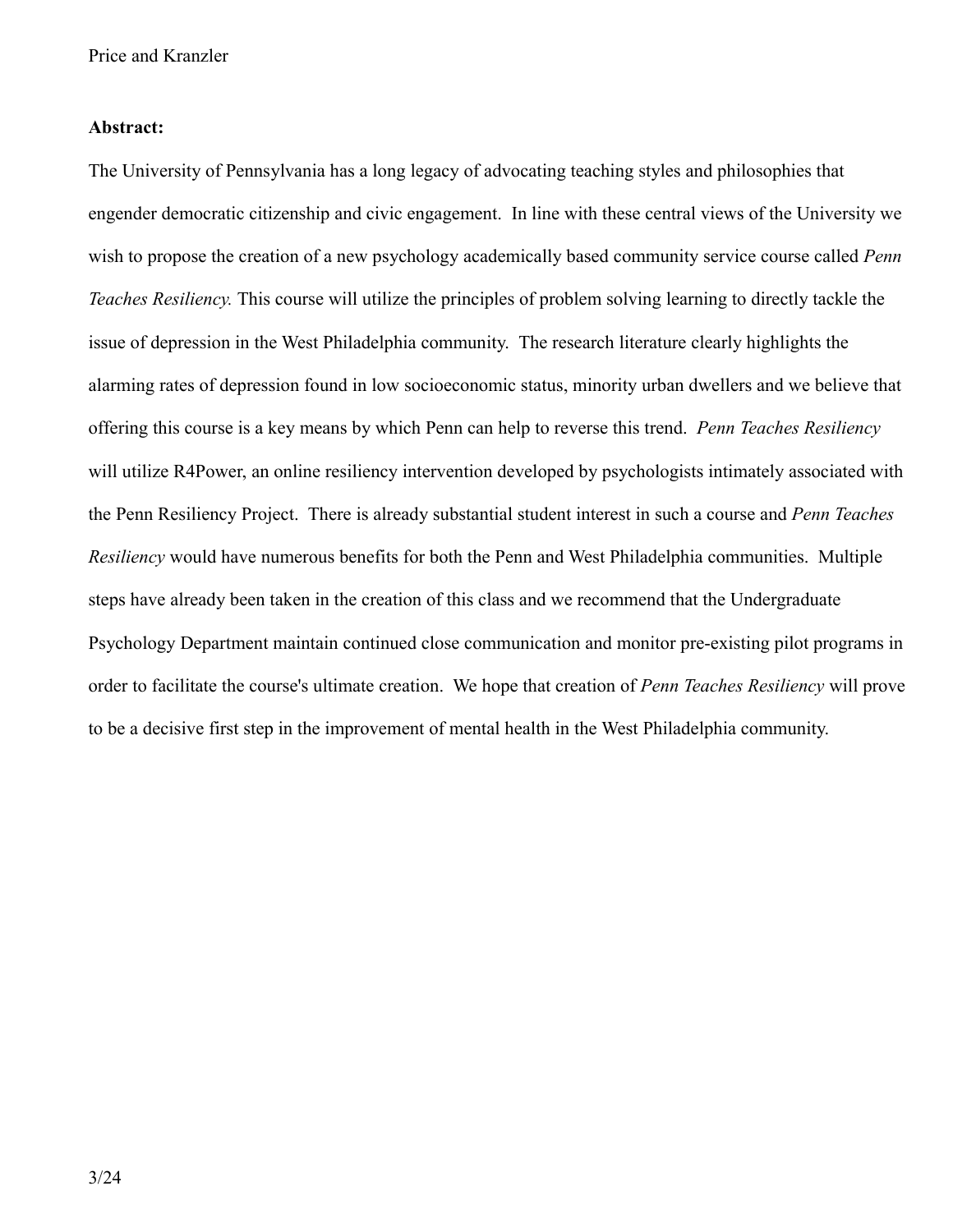"*An inclination join'd with an ability to serve mankind, one's country, friends and family...should be the great aim and end of all learning."* --Benjamin Franklin (1706-1790)

"*But I also believe that universities have a responsibility to use knowledge and serve humanity… Through our collaborative engagement with communities all over the world, Penn is poised to advance the central values of democracy: life, liberty, opportunity, and mutual respect."*

--President Amy Gutmann, "Presidential Inauguration: The Penn Compact," 2004

#### **Introduction and Problem Solving Learning:**

The University of Pennsylvania was founded with a vision of greatness originally expounded by Benjamin Franklin and renewed as recently as 2004 by President Gutmann in her Penn Compact. In their view, Penn has the distinct responsibility as an agent of higher education to not just espouse learning for learning's sake, but rather to stress both the application of knowledge "locally and globally" as well as the development of the morality and motivation necessary to affect real and meaningful change in the world (Gutmann, 2004). This dynamic formula comprises the backbone for President Gutmann's plan to raise Penn from "excellence to eminence," by embracing the heritage provided to us by Benjamin Franklin and making Penn a beacon of civic engagement and democratic citizenship within the academic community.

While we have not yet fully realized the hopes and dreams of Penn's past and present leaders, Franklin's vision has continued to develop. Namely, that dream has led to the incorporation of problem solving learning, or PSL, into the Penn curriculum. PSL is a dynamic teaching method that places great stress on both student involvement and the analysis of an "ill structured problem", or a multifaceted problem to which there are no 100% correct answers (Gallagher, 1997). Incorporation of PSL into the curriculum has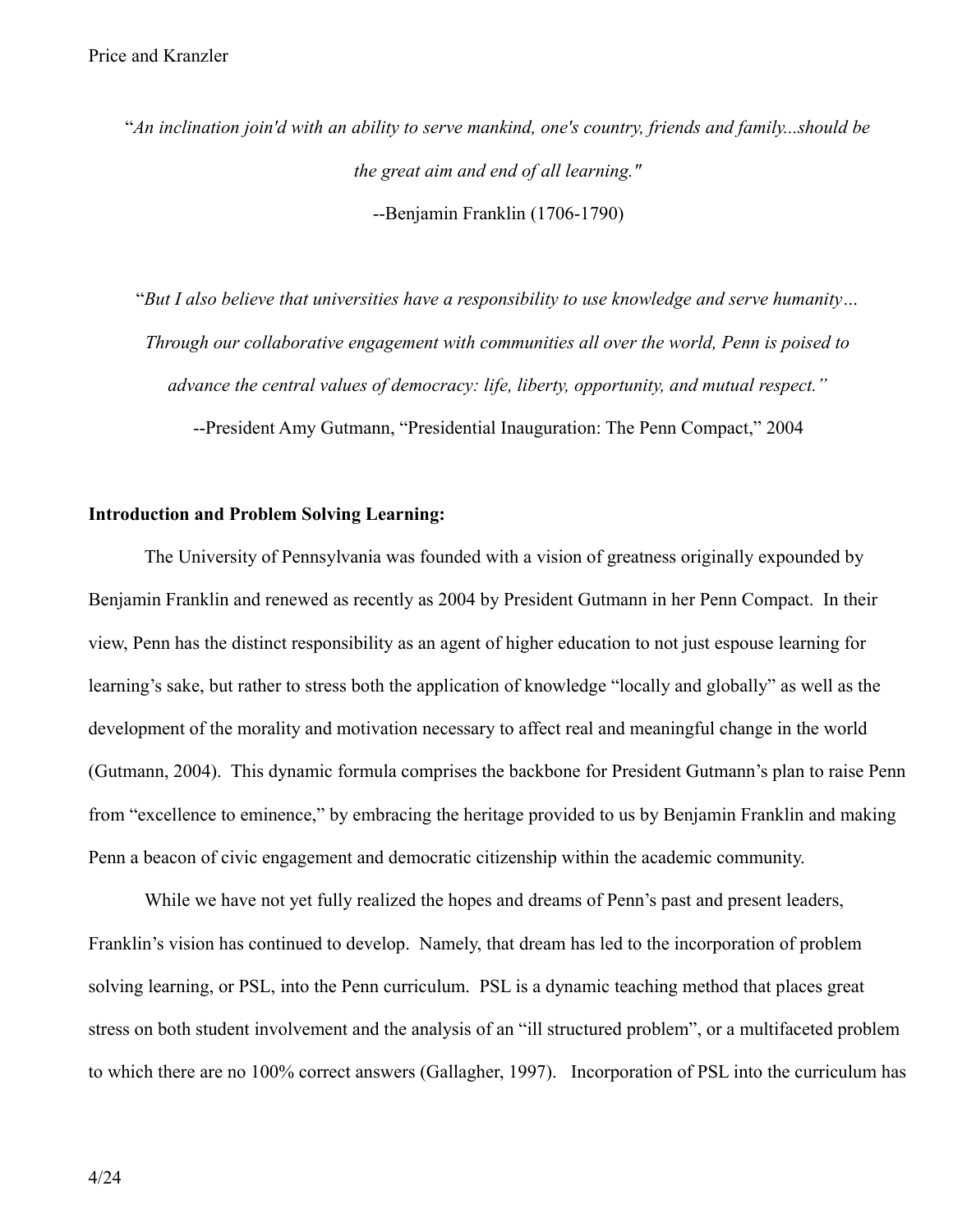helped to realize these goals by affecting a fundamental shift in the student culture at Penn, stressing those key values stressed by Franklin and Gutmann, such as democratic citizenship and local, community involvement (Patterson, nd).

On the one hand, PSL is significant in that it enables students to "[learn] facts and skills more effectively" than traditional didactic classes, and also to develop a "good disposition toward learning" (Johnston, 2005). PSL strengthens student learning with respect to the immediate problem at hand, and it also leads to better integration of knowledge due to its innately multidisciplinary nature. Therefore, full incorporation of PSL into a curriculum, in effect, leads to the formation of "thematic clusters" that span many departments and strengthen majors and undergraduate education (Johnston, 2005).

Even more important than the academic virtues of PSL listed above, however, are the many traits that PSL helps to cultivate among its participants. These include acting morally, becoming a committed leader, developing a life philosophy, developing a greater concern for urban areas and volunteering in the community, and developing research skills. (Adelsberg et al. 2006). In this manner, development of a democratically and civically engaged student body will help to propel Penn to the forefront of national undergraduate education and to make it a paradigm for other universities to emulate.

#### **ABCS Courses at Penn:**

Academically Based Community Service (ABCS) courses are the foundation of problem-solving learning at Penn. ABCS is "service rooted in and intrinsically linked to teaching and/or research, and encompasses problem-oriented research and teaching, as well as service learning, emphasizing student and faculty reflection on the service experience" (Academically Based Community Service, 2007). In these courses, students apply the knowledge they learn in the classroom to a service component of the course in an effort to solve real-world problems in the community of West Philadelphia. Amy Guttman spoke highly of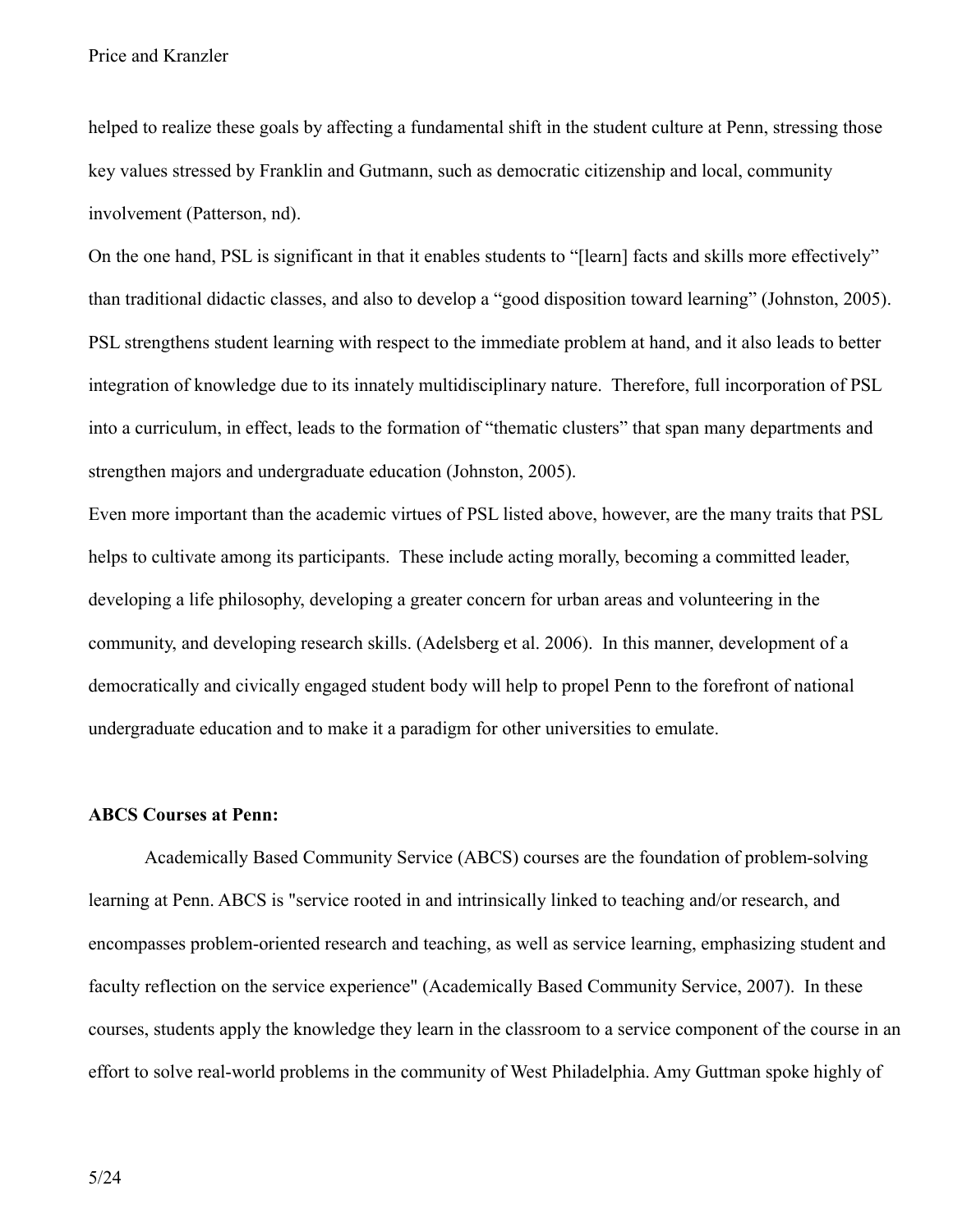such courses in her inaugural address, citing that, "We cherish our relations with our neighbors, relationships that have strengthened Penn academically and... have strengthened the vitality of West Philadelphia."

We therefore propose that the Psychology Department join in Penn's mission for eminence and expand the breadth of its curriculum by developing an ABCS course. There are now over 150 ABCS courses in multiple departments across Penn including Urban studies, Education, Anthropology, Classical Studies, Health and Societies, Biology, Political Science, Environmental Science, Folklore, History, Mathematics, Music, Linguistics, Fine Arts, as well as in the nursing, medical and dental schools. Each of these courses teaches students the skills and knowledge they need to engage in real world problem solving. For example, in the seminar component of the course Prevention of Tobacco Smoking (ENVS 407/HSOC 407) students learn about the history of tobacco advertising and legislation as well as the physiological impacts of smoking. They then translate this knowledge to the West Philadelphia community by conducting a weekly anti-tobacco program in the homeroom of several local schools. In this manner, Penn students are able to serve the West Philadelphia community in a way that is intrinsically linked to, and enhanced by, their studies at Penn. Similarly, the Urban Nutrition Initiative is a university-community partnership aimed at solving the realworld problem of community nutrition and wellness. Toward this end, Penn curriculum has been developed focusing on the implementation of programs to increase knowledge about nutrition and the availability of healthy foods and to encourage healthy lifestyles in West Philadelphia. Penn has also sought to improve healthcare in West Philadelphia through the development of the Sayre Community Health Promotion and Disease Prevention Center. Through this school-based center, many interdisciplinary programs and curricula from within Nursing, Dental, Medicine, Social Policy and Practice, Arts and Sciences, and Design work to solve community health issues. In many ways, these efforts can be seen collectively to "begin to form a framework for an integrated approach to improve the health of West Philadelphia." (Harkavy et al. 2006)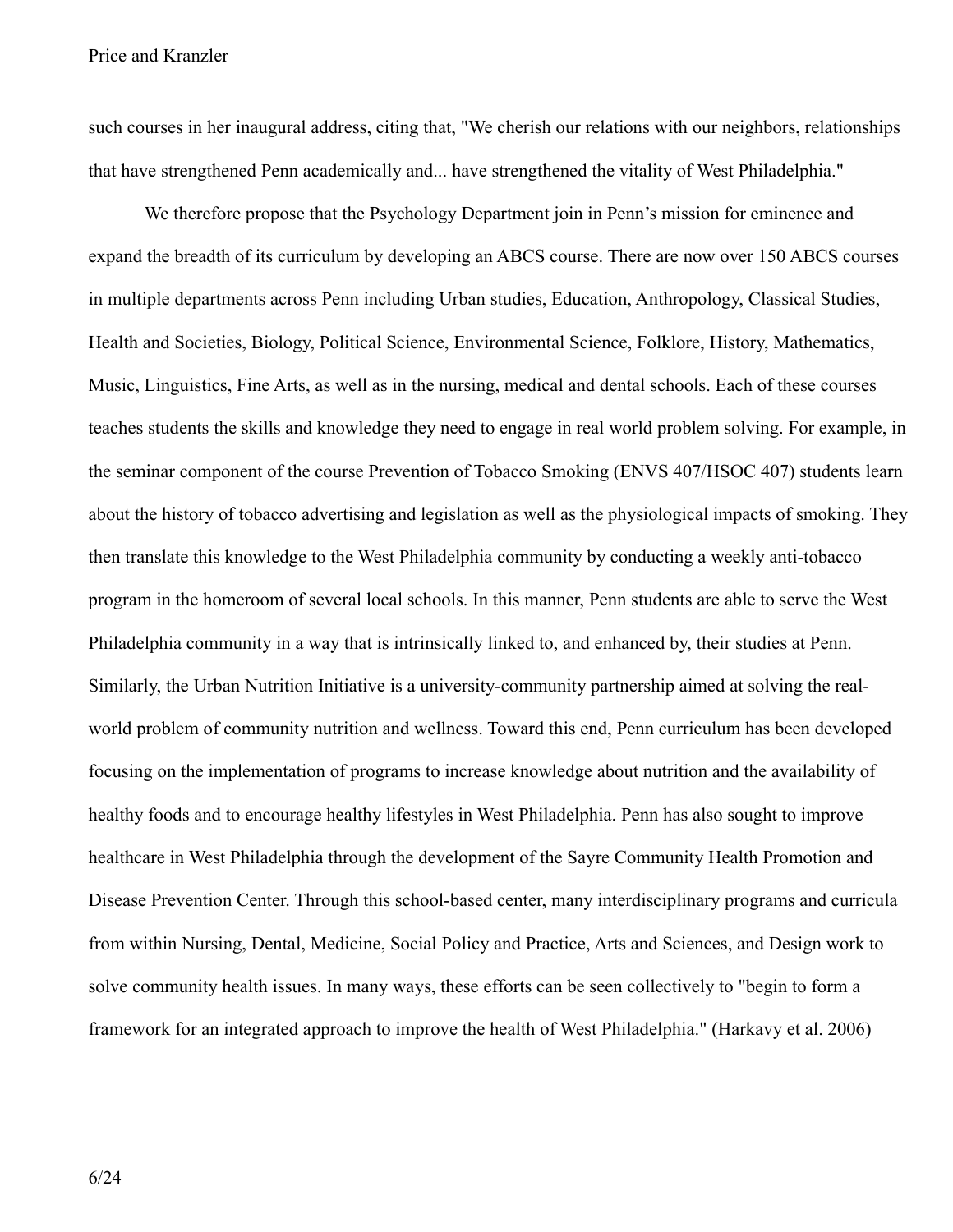#### **The Current Status of Mental Health in West Philadelphia:**

Despite the fact that the university offers dozens of ABCS courses, to date, few efforts have been made to address issues of mental health in West Philadelphia. This deficit is not due to a lack of need for additional psychological resources in the West Philadelphia community. National trends indicate that the rates of depression are rapidly increasing. Those living in West Philadelphia are even more likely to suffer from, and less likely to seek treatment for, depression. The West Philadelphia environment is also hazardous in that it predisposes unaffected patients to later develop depression. Scientific literature elucidates this disproportionate burden on the West Philadelphia community.

Current statistics indicate that approximately 11% of all African Americans suffer from depression and at least 25% of the Black urban community has suffered at least one major depressive episode in their lifetime (Cardemil et al. 2007, Repetto et al. 2004). However these numbers represent the nationwide African American statistics. The odds of developing major depressive disorder increase precipitously when one takes into account socioeconomic status and education level. For example, a typical person living below the poverty level with no college education is more than 8 times as likely to suffer from depression as a middle class college graduate (Kessler et al. 2003). This same study identified that adolescents are also significantly more likely to develop depression than are older demographics. A similar study also indicated that when an African American does suffer from depression, it is significantly more likely that it will become chronic, go untreated, and pose as a greater disability than if a White patient were affected (Williams et al. 2007)

This brings us to the second dimension of the problem of psychiatric health in the African American community: African Americans are significantly less likely to have access to or seek treatment for their disease. The National Institute for Mental Health reports that fewer than 40% of African American patients displaying depressive symptoms in poor urban communities have direct access to psychiatric care. This lack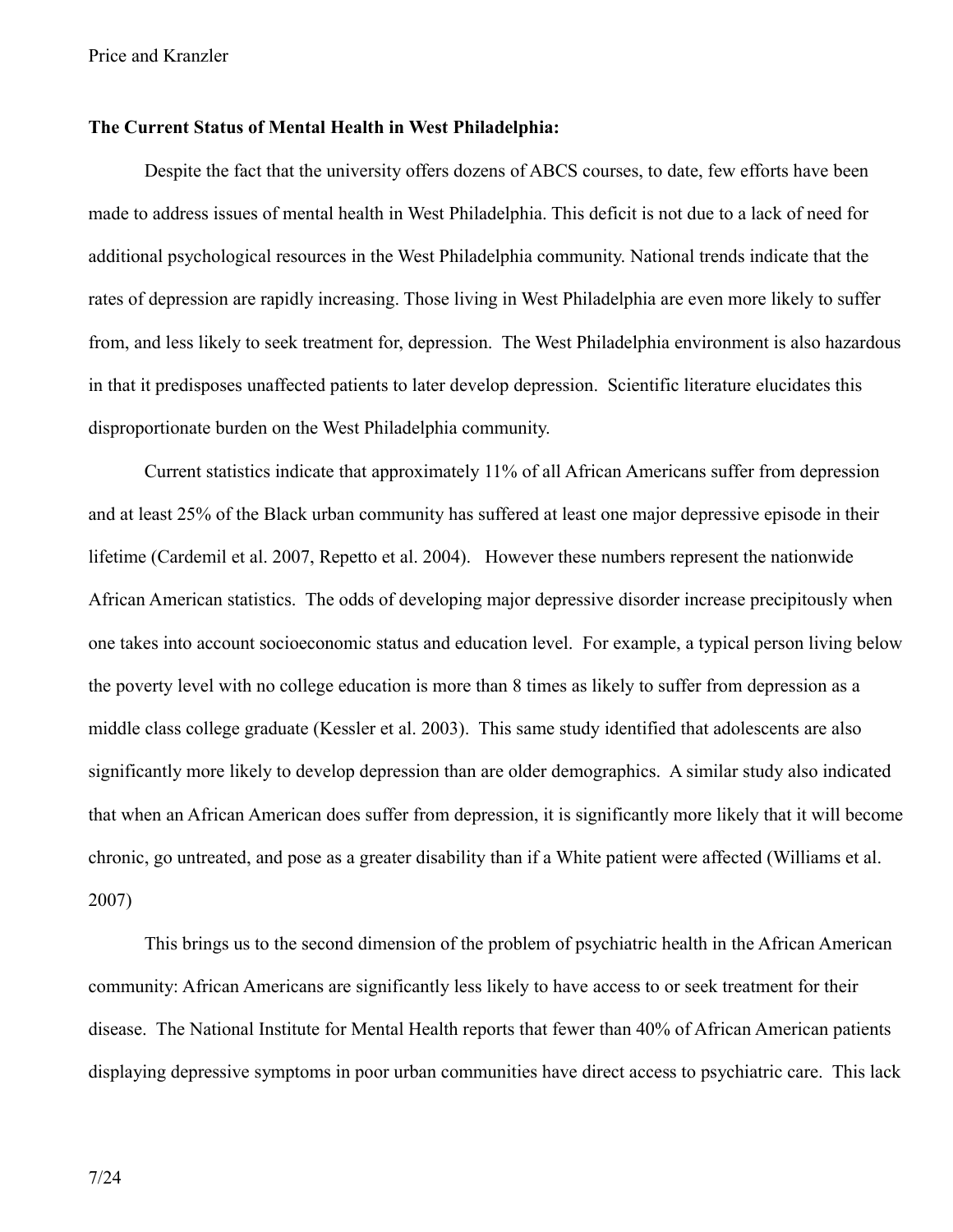of access is only compounded by the fact that overall health-insurance rates among low SES urban African Americans is substantially lower than the population at large (National Institute of Mental Health). With respect to school-aged adolescents, inner city public schools often lack the funds necessary to support adequate counseling or social workers in the school setting. For example, according to Alan Speed, director of the Sayre-Beacon program, William L. Sayre High School in West Philadelphia has a student body of over 700, and only three guidance counselors. Furthermore, these guidance counselors have many more responsibilities than providing psychological support for students. As a result, says Alan, students in general do not receive help unless they are showing severe signs of schizophrenia or bipolar disorder (Speed, 2007). Youth who are experiencing painful symptoms of depression and anxiety do not receive adequate care.

Regardless of access to proper psychiatric care, clinical studies also indicate that African American patients are less likely than whites to even seek or heed treatment advice (Miranda et al. 2004). African American and Latino patients are less likely to return for follow up visits or take prescription medications than were their White counterparts. (Miranda et al. 2004). This is a particularly alarming trend and has also been the subject of ongoing research. To that end, recent studies have concluded that a potential cause for this behavior may be underlying socio-cultural taboos associated with obtaining psychiatric care for both depression and anxiety with in these communities. For example, Blacks are less likely than whites to find taking antidepressants or participating in counseling socially acceptable, whereas Latinos only place a stigma upon antidepressant use (Cooper et al. 2003). The net result of these preconceived notions regarding treatment is manifold: those affected by depression and anxiety will be less likely to seek treatment, ashamed to address their illness with family or friends, and ultimately forced to internalize their feelings and potentially aggravate their symptoms.

A last factor affecting those in the West Philadelphia community is that the urban, low SES demographic is predisposed to develop depressive symptoms and anxiety. This problem is also dynamic,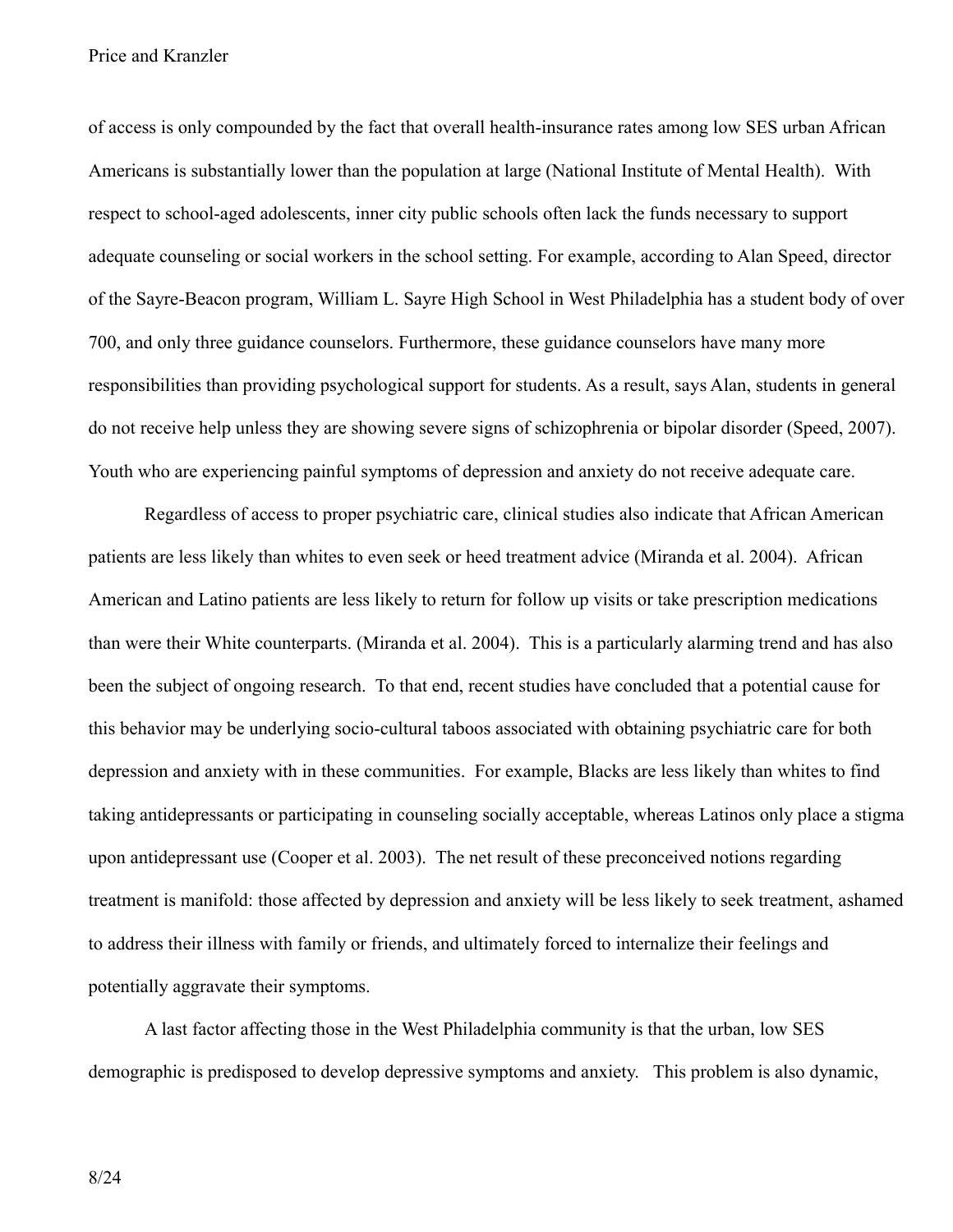resulting not only from heightened exposure to adverse factors on self-esteem and mental health, but also a lack of exposure to protective factors such as a positive individual, familial, or community environment. Negative factors include community violence, hassles, and poverty, all of which are inversely associated with adjustment and extroversion and positively linked with heightened anxiety, depressive symptoms, and internalization (Margolin and Gordis, 2000 and Tinsely et al. 2007). Conversely, the prevalence of single parent or alternative households limit adolescents from exposure to protective factors such as a positive family environment or a cohesive neighborhood environment that enhance self-esteem, adjustment, and self confidence (Li et al. 2007).

The lack of access to adequate healthcare prevents proper treatment and therefore leads to chronically elevated levels of depression and anxiety. Not only does this wreak havoc upon the collective psyche of the low SES, urban minority community, but it also predisposes these patients to a wide range of medical disorders such as asthma, obesity, acute coronary events, and diabetes (Price and Oh, 2006). This in turn places an increased financial burden upon patients that, in many cases, already cannot afford proper healthcare. Thus, it is clear, there is a pressing need to address the epidemic problem of mental health in the West Philadelphia community.

#### **University of Pennsylvania's Psychology Department:**

The website of the psychology department at the University of Pennsylvania proudly boasts that it has been "consistently ranked among the top psychology departments in the world". Penn has stood at the frontier of the development of the field of psychology throughout its rich history. In the late 1880's Penn was one of the first universities to develop a psychology department through the work of James McKeen Cattell, arguably the first professor of psychology in the United States. Later, Penn faculty continued to be instrumental in the establishment of the American Psychological Association, hosting its first meeting in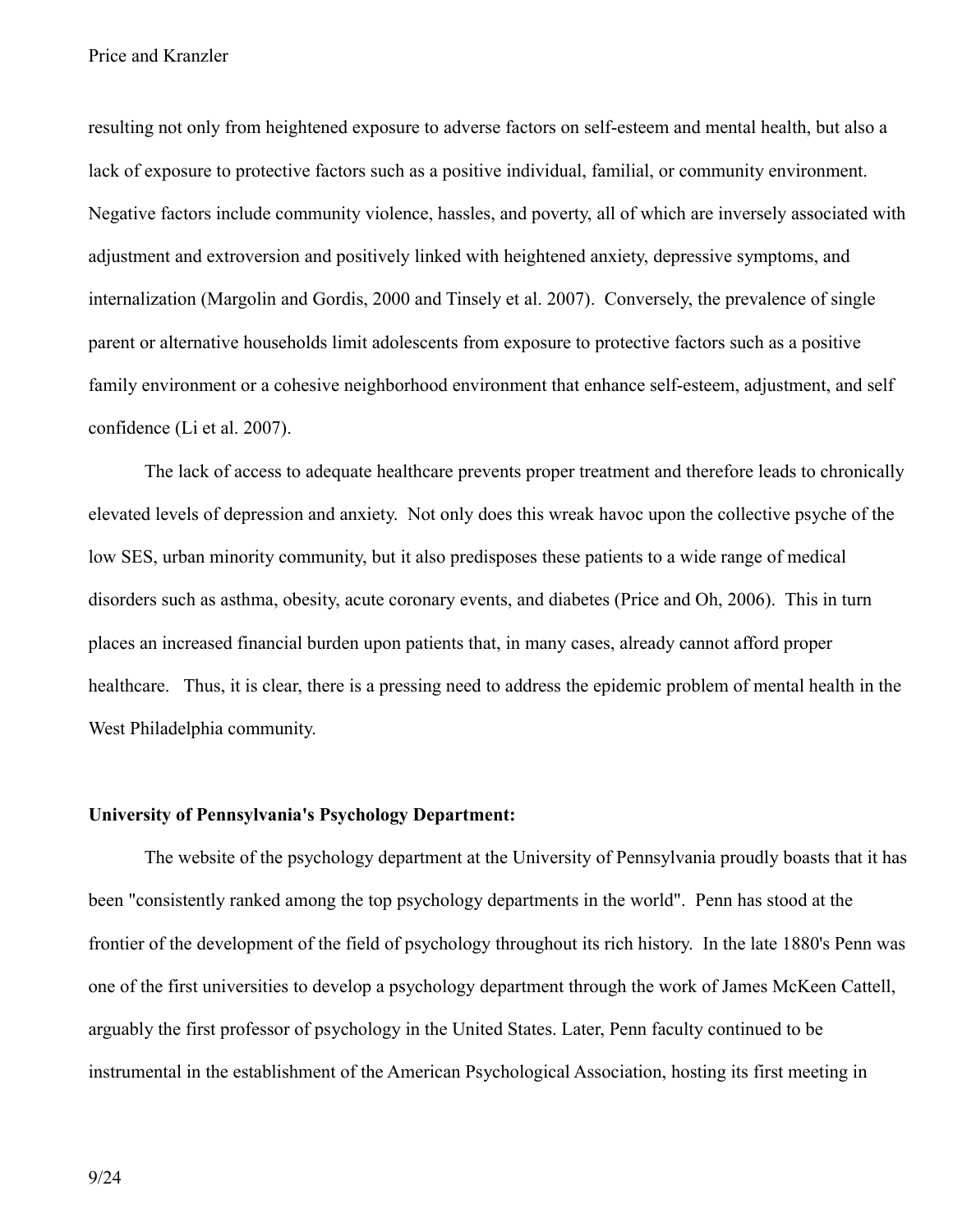1892. Since then, Penn has been the home of many pioneering breakthroughs in the field of psychology; it was here that Lightner Witmer developed the field of Clinical Psychology and established the first psychological clinic in 1896, here that Morris Viteles founded the new field of industrial psychology, and here that Aaron Beck pioneered the radical new approach of Cognitive Behavioral Therapy. Furthermore, Penn currently serves as the home for the new field of Positive Psychology (History of Psychology At Penn). Our Psychology Department, it is clear, has never stood passively on the side while the field progressed. We therefore propose that the department continue its pioneering spirit by standing at the forefront of Penn's mission to rise from excellence to eminence through the development of PSL and ABCS courses.

Indeed PSL is in many ways already an integral part of the psychology curriculum. Psychology majors cannot graduate without taking at least one research experience course. These research courses offer students the opportunity to become an integral part of the production of knowledge. The addition of an ABCS course would not therefore be a radical change in the curriculum, but rather a logical continuation of the active hands-on approach to learning that already exists. However, what makes ABCS courses unique is that students not only discuss and research real problems, but they also engage with the community in an effort to solve them. This work in real-world settings facilitates the production of practical solutions to complex problems. By integrating rigorous academic education about current psychological concerns with active service to alleviate them in our community, both the education and the service benefit. The service benefits when it is grounded on a well researched understanding of the problem at hand. Instead of throwing wellintentioned volunteers into a problem with which they are unfamiliar, ABCS courses provide educated and prepared volunteers that are better equipped to effectively solve problems. At the same time, the academic experience benefits when it can be brought to life in real world situations. Work in the community can generate new knowledge that work in the laboratory cannot. By engaging directly with psychological problems, students will be stimulated to produce practical and effective new solutions.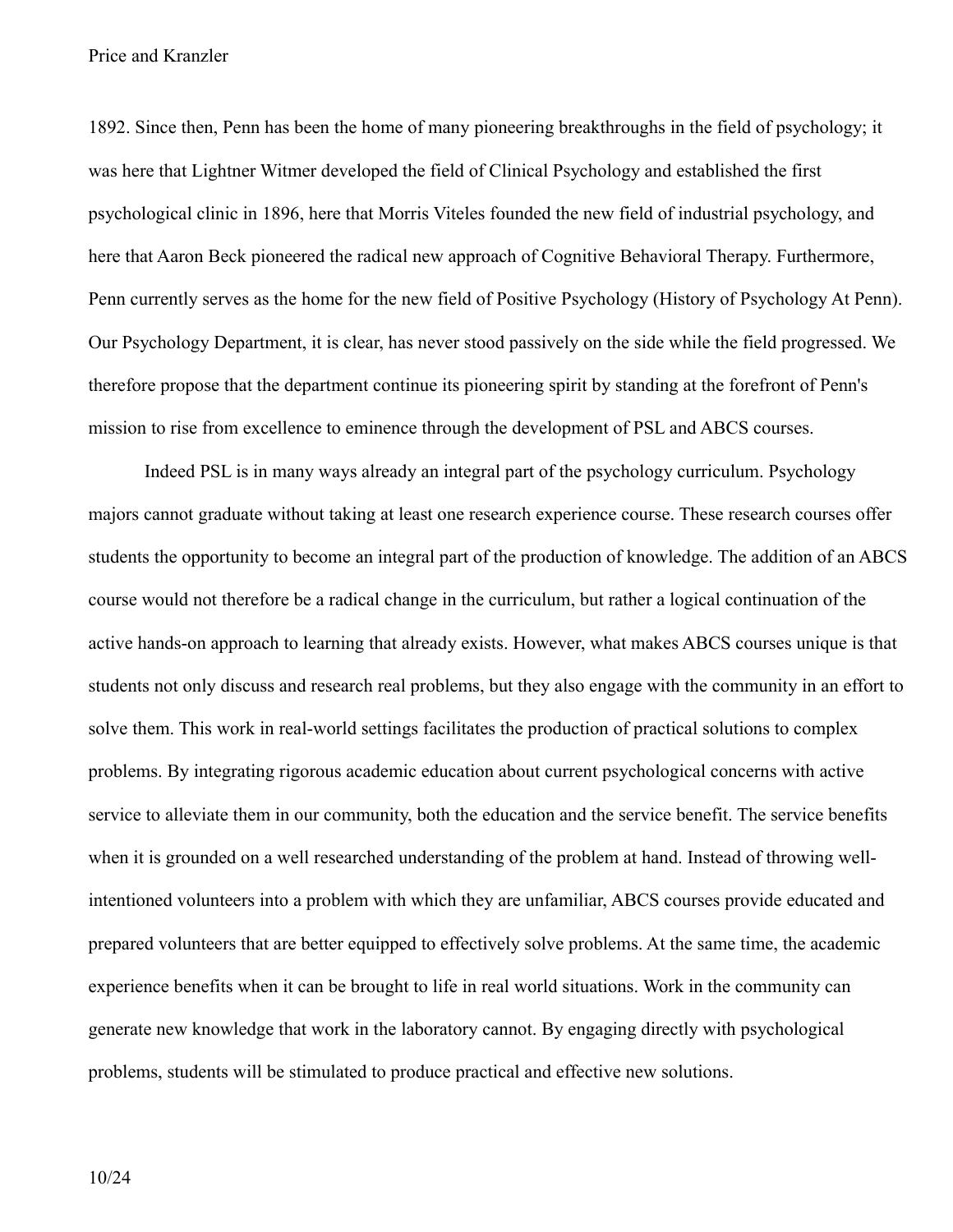#### **Proposal for** *Penn Teaches Resilience***:**

The abundant benefits that an ABCS course would have on both Penn's psychology department as well as the West Philadelphia community lead us to propose the development of a Resilience-Intervention ABCS Course entitled "*Penn Teaches Resiliency*". We believe that such a course can have significant impact on the alarming mental health concerns in West Philadelphia while simultaneously strengthening the Penn curriculum.

In the service aspect of *Penn Teaches Resiliency*, undergraduates would each be matched with a West Philadelphia youth from the Sayre-Beacon after school program. Within the context of this mentor/mentee relationship Penn students would facilitate a computer-based resiliency intervention called R4power. Based on the research of the Penn Resiliency Project (PRP), this program is designed to teach resiliency and prevent depression and anxiety in children aged 12-15. The intervention, developed by scientists at the University of Pennsylvania, teaches basic coping strategies and effective explanatory styles, as well as assertiveness, problem-solving and decision-making strategies, in nine 45 minutes lessons. The classroom component of this course could focus on resiliency, depression and anxiety, positive psychology, or psychological interventions, depending on the professor's area of expertise.

R4Power lends itself to incorporation into our proposed course for a number of reasons. On the one hand, R4power is a computer program that was developed based on the research of the Penn Resiliency Project (PRP). The PRP is a school-based intervention that teaches cognitive-behavioral and social problemsolving skills based on the theories of Aaron T. Beck, Albert Ellis and Martin Seligman. The curriculum was designed by Jane Gillham, Ph.D., Lisa Jaycox, Ph.D., Karen Reivich, Ph.D., Martin Seligman, Ph.D. and Terry Silver at the Positive Psychology Center, which is located at the University of Pennsylvania. Thus, the intimate connection that we have as Penn students, faculty, and administrators to the leading researchers involved in the PRP gives us the unique opportunity to learn from and utilize their intellectual capital to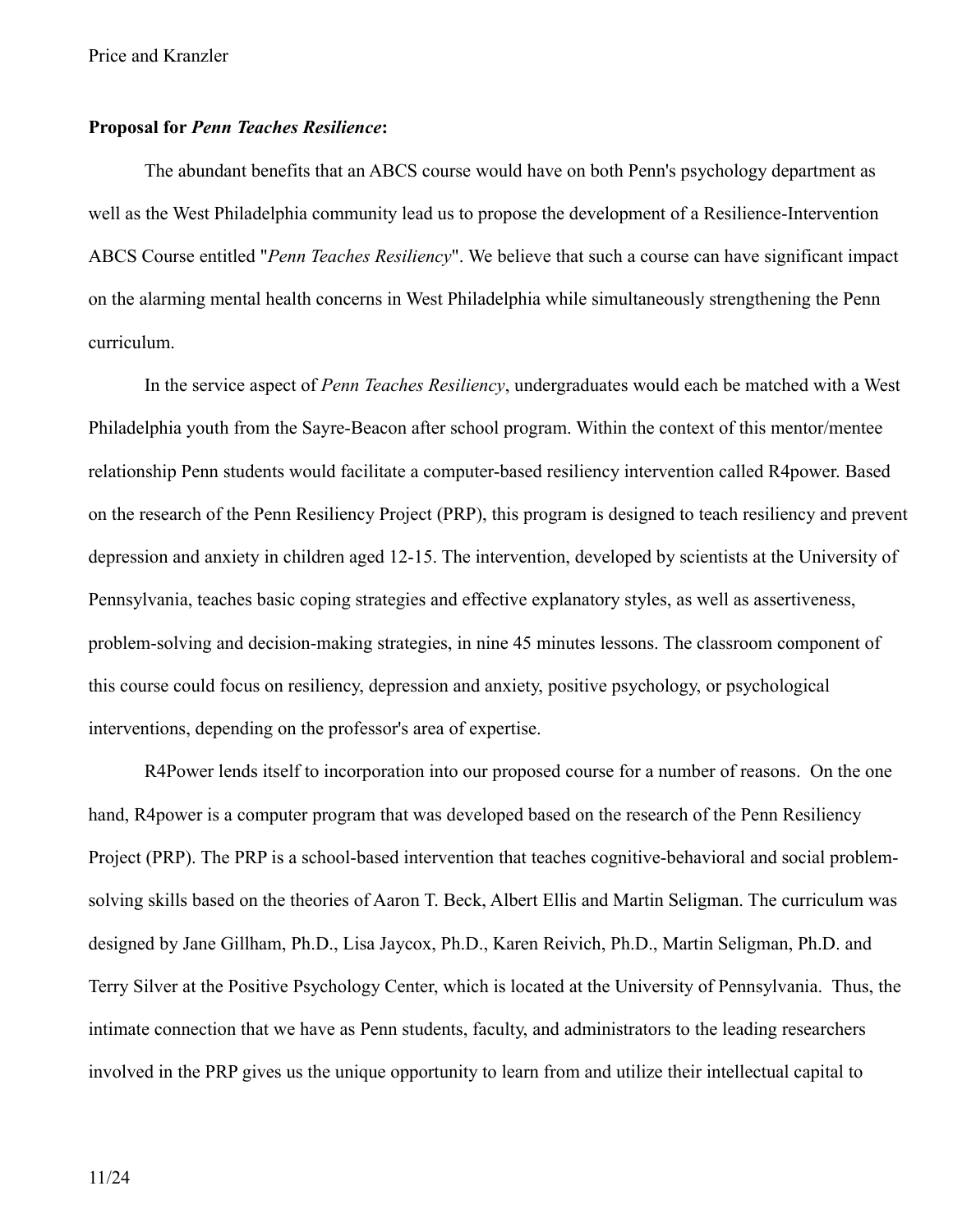strengthen the scientific implementation of the proposed course.

Moreover, the underlying science behind R4Power and the PRP has been the subject of ample research supporting PRP's beneficial effects on program participants. Past research has shown that programs like the PRP can be *as* successful in relieving symptoms of depression as antidepressants, and that cognitive behavioral therapy provides marked relief in 70% of patients (Seligman, Schulman, and Tryon, 2007). Specifically, two complementary studies examining the effects of PRP demonstrated that both African American and Hispanic students showed reduced depressive symptoms (as assessed by Beck Depression and Anxiety Indices) immediately after PRP treatment and that these effects lasted over a two year follow up period (Gilham et al. 2007 and Cardemil et al. 2007). In addition, there were less diagnoses of depression in the experimental groups relative to control participants. These results were also significant in that the effects of PRP in reducing depressive symptoms were more marked in those students already at risk for depression at study outset. This finding was also noted in other studies on the PRP (Gillham, Reivich, Shatte, and Seligman, 2007) and is significant in that as demonstrated above, the West Philadelphia community is a population that, as a whole, is at higher risk for depression.

Other studies show a series of other benefits attributed to the PRP. For example, one study (Gillham, Reivich, Shatte, and Seligman, 2007) shows that PRP's long-term effects on behavioral (externalizing) problems had significant preventive effects on disruptive behaviors 24 to 36 months after the intervention. In addition, yet another study shows that PRP is effective in preventing the co-occurrence of depression in those students that already have conduct disorder. This finding is also of particular interest within the context of our proposed program because many students that we have encountered at Sayre and other West Philadelphia schools are already affected by conduct disorder and are therefore predisposed to develop the underlying mental schema conducive to depression and anxiety disorder (Cutuli et al. 2006).

Lastly, another recent study shows that cognitive behavioral therapy interventions similar to the PRP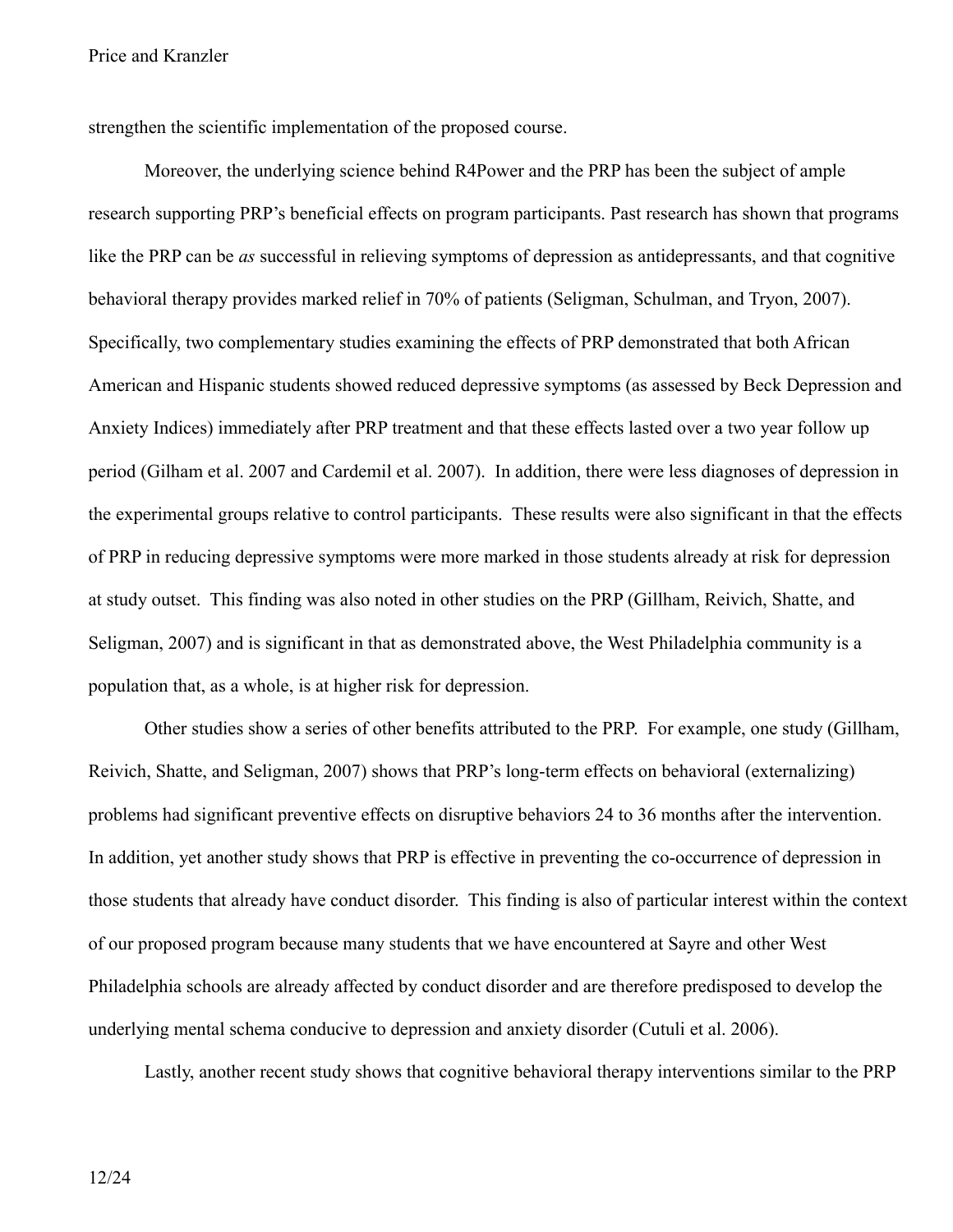have drastic long-term impacts on program participants. Students that had participated in an elementary school level intervention were tracked for 19 years and several criteria were analyzed in the case of each student. This follow up showed drastic positive effects associated with the interventions, including higher rates of school completion, greater college attendance, and greater full-time employment (Reynolds et al, 2007). Though in this example the students targeted were younger than those middle-schoolers with which we would potentially be working, this study does provide us with a glimpse as to what some of the many benefits of a program such as that which we are proposing may be. In addition, any effects that the R4Power intervention might have on students may be synergistically enhanced by the full incorporation of this program into the Sayre-Beacon after school program.

Our choice to use the R4power intervention to address the problems of mental health in West Philadelphia is therefore well grounded in research that, overall, suggests that the PRP successfully prevents symptoms of depression. These effects, research shows, are long-lasting, often endure for two years or more, and are greatest in those students already at risk, such as the youth of West Philadelphia (Gillham, Reivich, Shatte, and Seligman, 2007).

#### **Benefits of** *Penn Teaches Resiliency***:**

#### *Benefits for Penn Resiliency Project:*

However, while the Penn Resiliency Project has now been proven effective, it remains largely inaccessible to the general public. A meta-analytic study of PRP interventions has shown great variability in the efficacy of these interventions. (Gillham, Reivich, Shatte, and Seligman, 2007) This variability has been understood to be related to the level of training and supervision in each intervention. Thus, the intervention seems to be most effective only when group leaders are highly trained. For this reason, despite its efficacy, the PRP intervention has not been widely disseminated.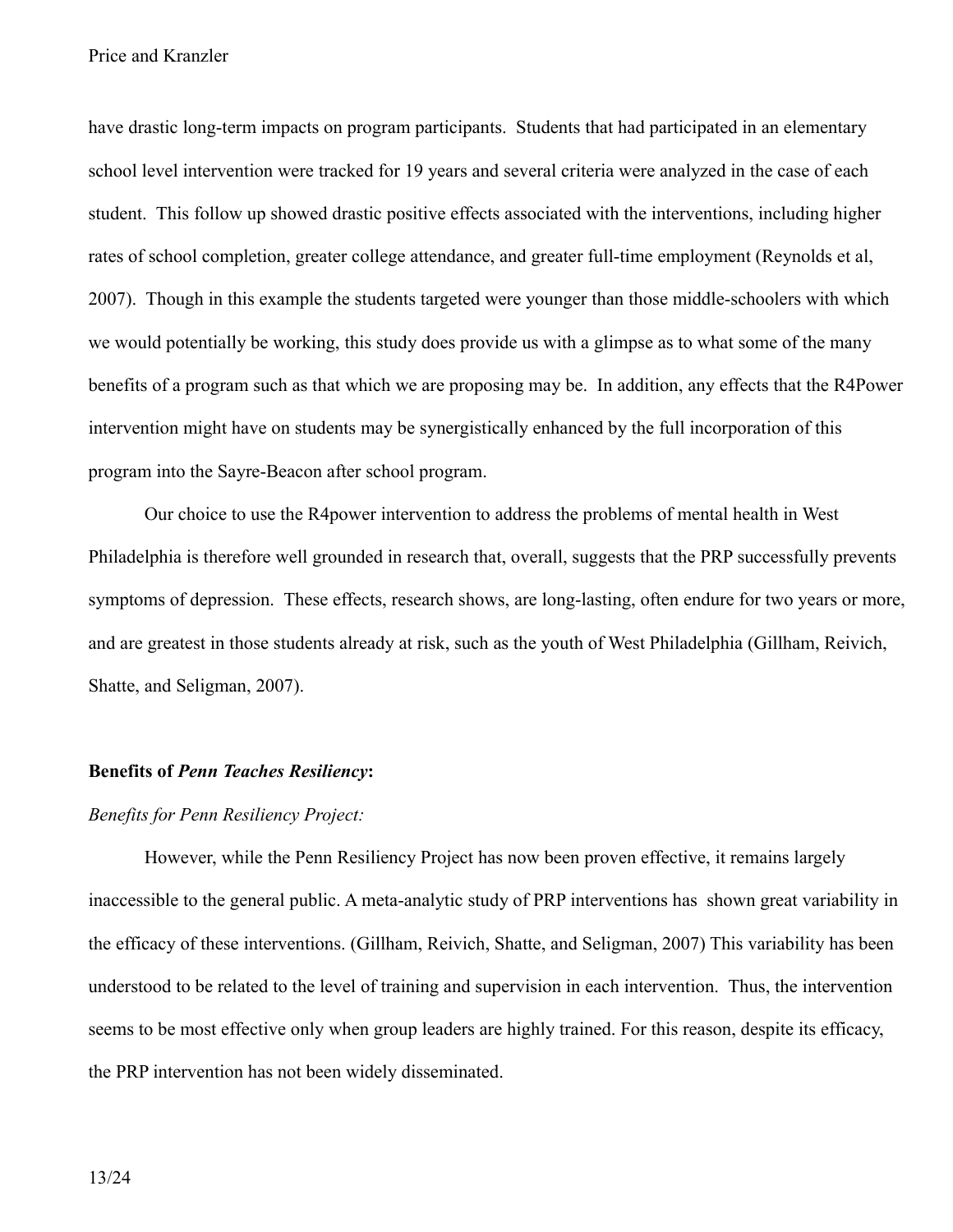The development of R4power, a computer-based version of this intervention, has been one step towards increasing accessibility. Yet, according to Jane Gillham, co-director of the Penn Resiliency Project, it is still unclear if the computer program can be as effective if there is no one to bring these lessons to life for the youth (Interview, 2007). While R4power allows for wider dissemination by eliminating the need for highly trained specialists, it may lack the interpersonal connection necessary to truly teach these cognitive skills. It is in this regard that *Penn Teaches Resiliency* would be unique. In our intervention, West Philadelphia youth would not learn the lessons of R4power alone at a computer, but rather, together with a Penn mentor. This mentor/mentee relationship would provide an outlet for discussion of resilience skills and their application to the child's personal life. Penn undergraduates could prove to be the much needed link for West Philadelphia youth to these critical cognitive skills. According to Andrew Rosenthal, director of business development for R4power, if this program proves effective, it might serve as a model for the wider dissemination of this intervention using undergraduate volunteers (Interview, 2007).

#### *Benefits for the West Philadelphia Community:*

As described above, West Philadelphia does not have the adequate resources to deal with the alarming rates of depression and anxiety in its community. Furthermore, because of social stigma, those resources that are available are not often used. *Penn Teaches Resiliency* therefore would greatly benefit the community by providing free preventative care for these disorders. By teaching youth positive explanatory styles and effective coping skills this intervention is intended to buffer them against the effects of stress, and help prevent the development of depression. This program does not seek to eliminate one or all of the problems these youth will face, but rather to give them the psychological skills they need to successfully cope with all of life's challenges. The intervention can be particularly effective because it does not teach these cognitive skills in a clinical setting but rather is a school-based intervention. As a result, it is a psychological resource that might be more socially acceptable and therefore able to provide much needed relief for the West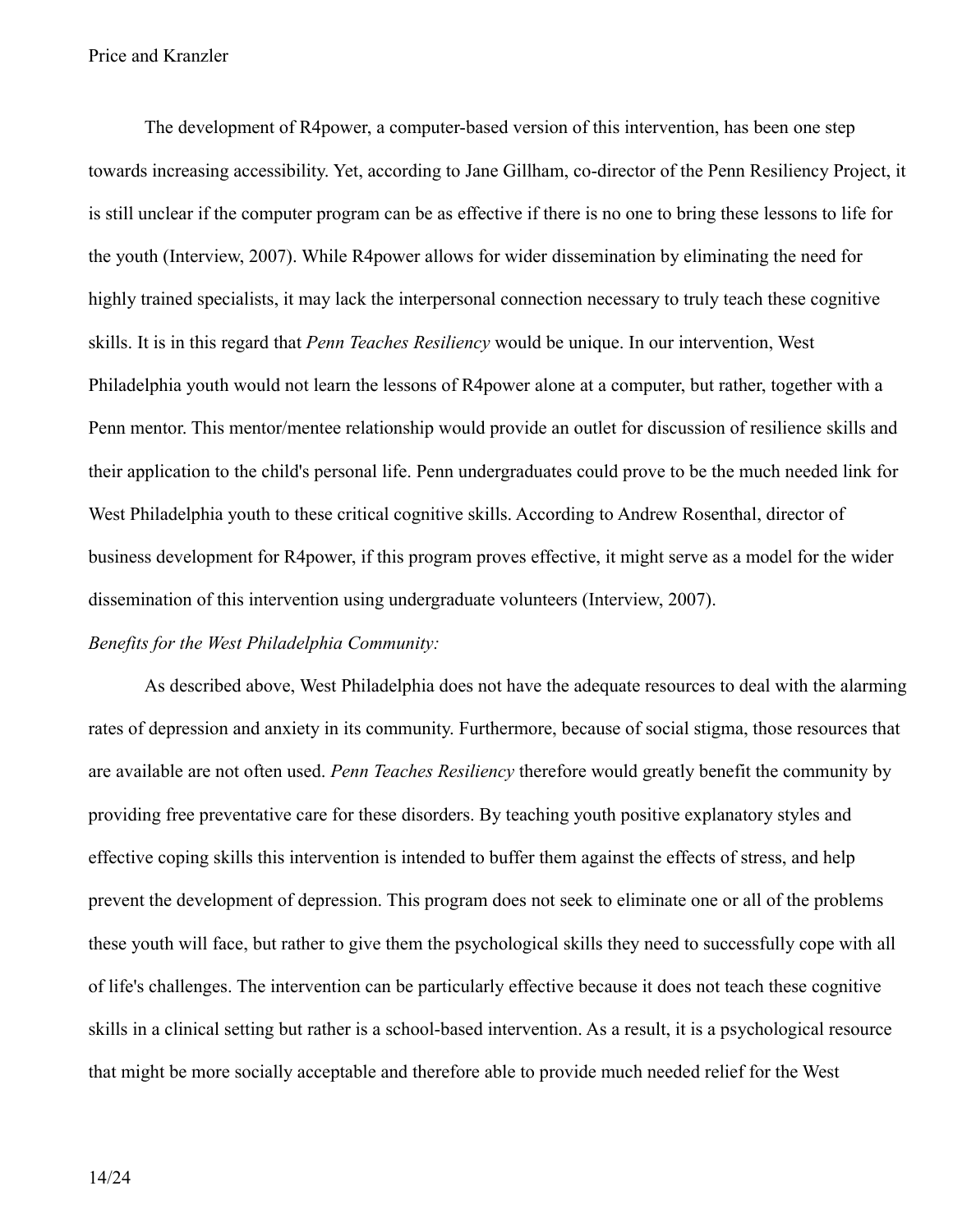#### Philadelphia community.

#### *Benefits for Penn students:*

At the same, this intervention would be extraordinarily beneficial for Penn undergraduates by providing them with valuable exposure to psychological methods and interventions. Because of the nature of psychology, students must often go through years of schooling before they have sufficient training to administer an intervention. However, because R4power is itself an authorized program, students would not need to undergo long-term extensive training. The undergraduates would not be directly administering the intervention, but rather mentoring the child as they together learned the skills taught in the computer program. The program would serve as the central curriculum, around which undergraduates would foster discussion with their mentee about the application and relevance of these resilience skills. In this way, Penn undergraduates would benefit from intensive experience with a cognitive therapy intervention that might otherwise not be available to them without extensive training.

Also significant, is the benefit Penn students might gain themselves by learning these resilience skills. Depression is not a disorder specific to poor urban communities, nor are the cognitive skills taught by R4Power needed only by adolescents or youth. In fact, the rates of depression have skyrocketed among college students of all backgrounds. According to a national survey of 13,500 college students in 2005, 45% of undergraduates reported experiencing depression severe enough to impair their daily functioning. In response, Programs such as PennSTART (Successful Transition and Resilience Training) have begun to use these same positive psychology techniques to promote resiliency and mental health among Penn students (Gomez, 2007). Thus, Penn undergraduates would not only benefit from the opportunity to teach the resiliency skills outlined in R4power, but also from the opportunity to learn them themselves.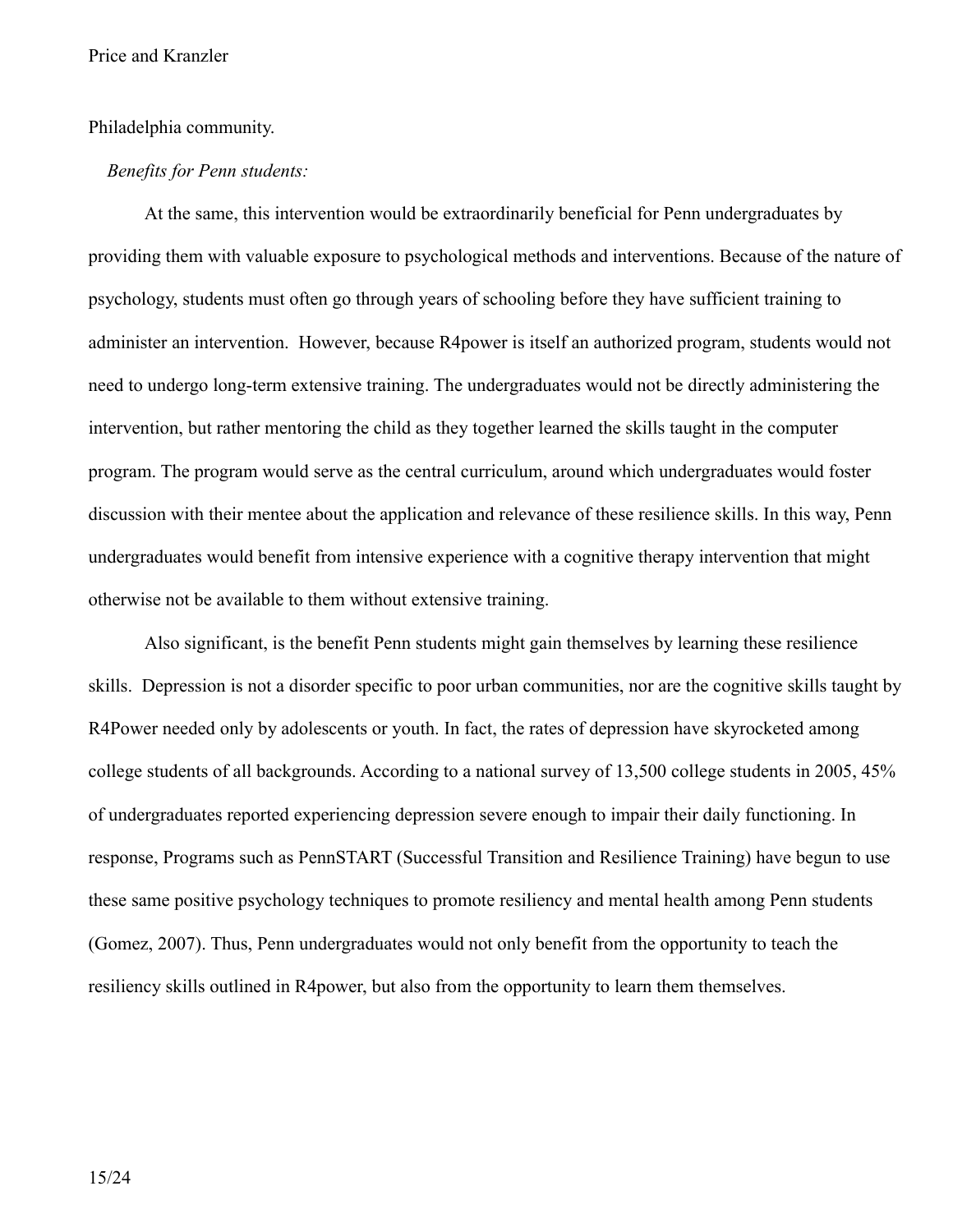#### **Survey of Psychology Student Attitudes Regarding a Psychology ABCS Course:**

Though we perceive an apparent need for an ABCS course within the Psychology department, we recognize that there must be sufficient student interest for such a course to be successful. Therefore, in order to gauge student interest for such a course, we conducted a survey of 80 students that are currently enrolled in courses offered by the Psychology Department. The surveys were administered either in Psych 162, Abnormal Psychology (n=76) or by email (n=4). A copy of the survey is included in the appendix for review. Briefly, students were asked their choice of major, number of psychology courses taken, their experience with prior ABCS classes, and their desire to participate in a psychology based ABCS class.

The results were truly informative. As seen in figure 1 (next page), regardless of major, approximately 8% of all students currently enrolled in a psychology class have taken a prior ABCS course. The principle comments issued by participants with



respect to their previous lack of enrollment in ABCS courses were that they did not enroll due to a lack of time or the fact that none of the classes fulfilled either a general graduation or major requirement.

Despite this relatively low percentage, however, our data demonstrate that past participation is not indicative of future interest in participating in an ABCS class. As seen in figures 2 (next page), a great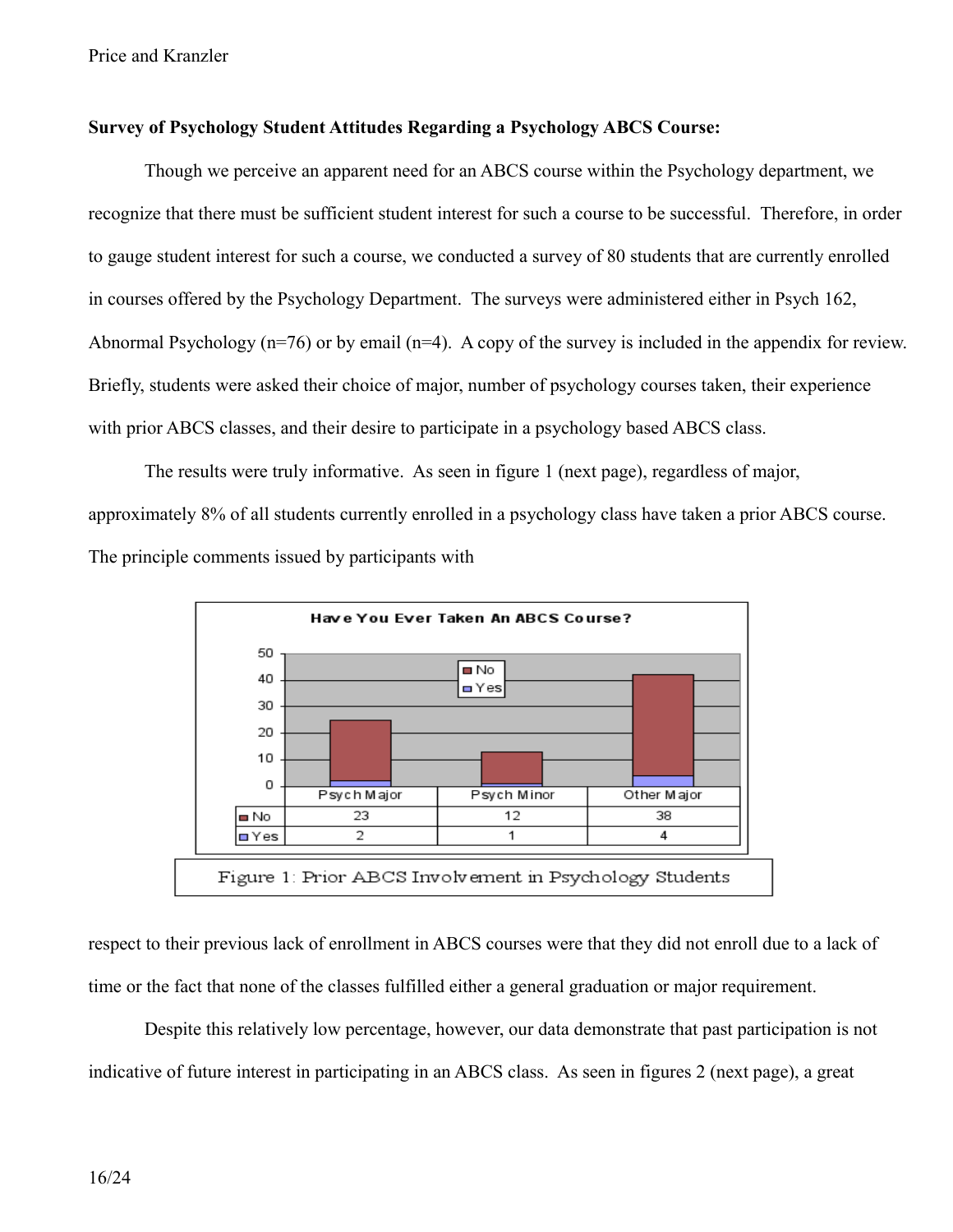majority (61%) of *non*-majors explicitly stated that they were interested in a psychology ABCS course. Psychology majors and minors expressed even more resolute support for such a class, with 88% and 77% interest, respectively. Some respondent comments cited the facts that they sought to "give back to the community" and to "apply [our] knowledge in psychology" beyond the boundaries of the classroom as reasons for their interest in a psychology ABCS course.



This data may be expressed differently, as in figure 3 (below), according to the degree of participation that a student has had in the Psychology Department. As seen in the graph, increased interest in psychology, as assessed by having taken a greater number of psychology courses, is correlated with an increased interest in pursuing a psychology ABCS option. Approximately 88% of students that have taken 3 or more psychology classes (range: 3-8 courses) expressed interest, as compared to 64% of students having taken 2 or less prior courses.

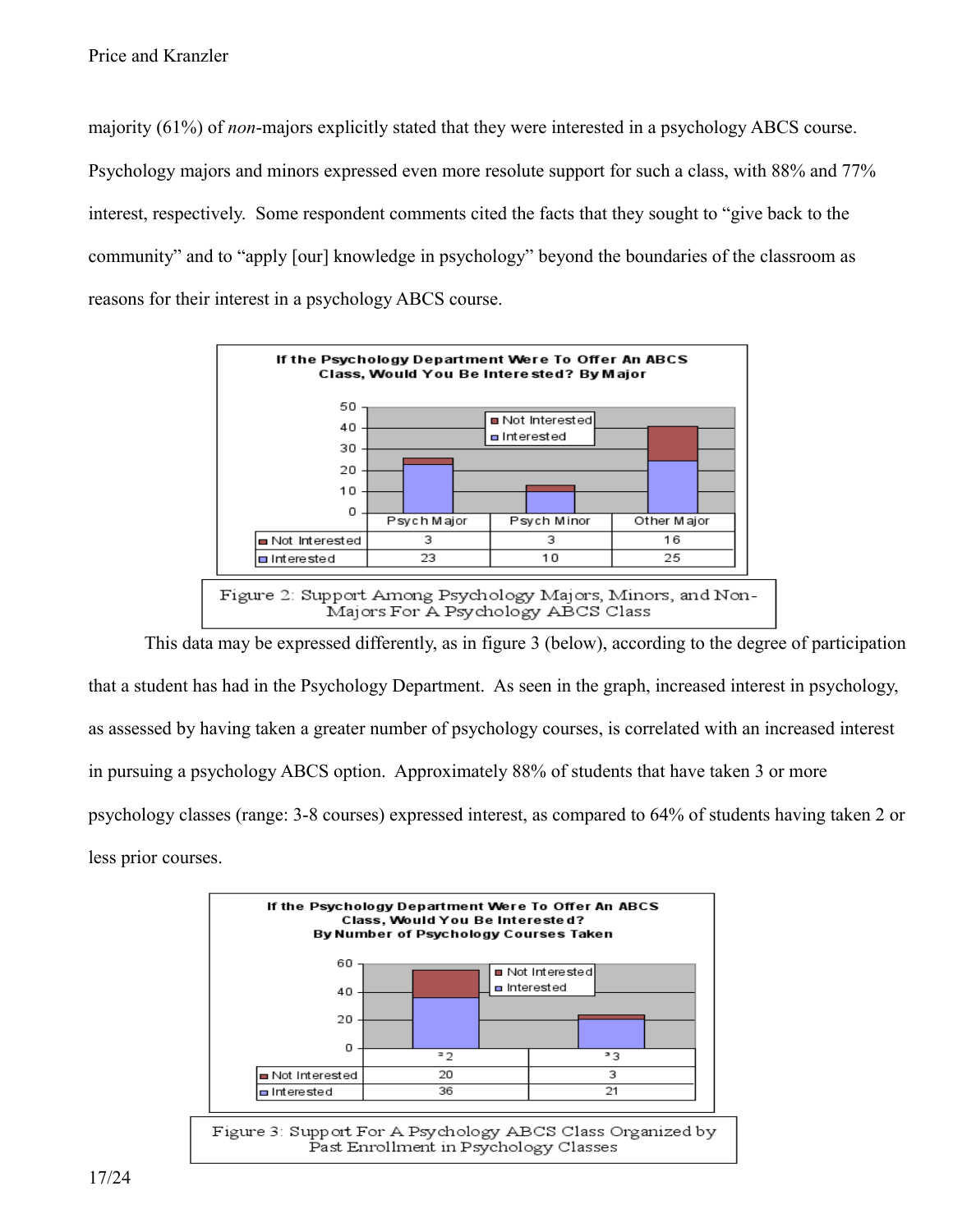This data demonstrates clearly that there is an academic void that has yet to be filled. Only 8% of undergraduate students polled have taken ABCS courses though a vast majority of all groups have expressed interest in such a course. Moreover, the interest in an ABCS course was greatest among the most commited students of psychology, as determined by those students that have already declared their psychology major (88%) or have taken a significant number of psychology classes already (88%). Also, by offering an ABCS course that is fully integrated into the pre-existing psychology curriculum, the disincentive preventing those students that had never enrolled in an ABCS course due to the fact that it fulfilled no requirements will have been lifted. Therefore we believe that should the Psychology Department offer an ABCS course, it would not only draw immediate support from a pool of the most commited psychology students, but it would also permit a whole new crop of students to become engaged in an ABCS course when it had previously been impossible. The result would be a cadre of academically determined and open-minded students of various academic backgrounds expanding upon and reinforcing their knowledge of fundamental principles of experimental psychology in a setting that fosters critical thinking, civic engagements, and enhanced retention of material.

### **What has already been accomplished to achieve this goal:**

Many steps have already been taken towards the achievement of this vision. Both Dr. Brainard, Department Chair, as well as Dr. Seyfarth, Director of Undergraduate Studies, have responded positively and encouragingly to the proposal for this course. There has also been continued support from the Center for Community Partnerships (CCP). On November 16, 2007, a meeting was conducted between Dr. Ira Harkavy, president and founder of the CCP and Dr. Seyfarth in which the idea for this course was discussed. This meeting was an important first step in fostering a relationship between the Psychology department and the CCP. The CCP, whose mission is to "encourage new and creative initiatives linking Penn and the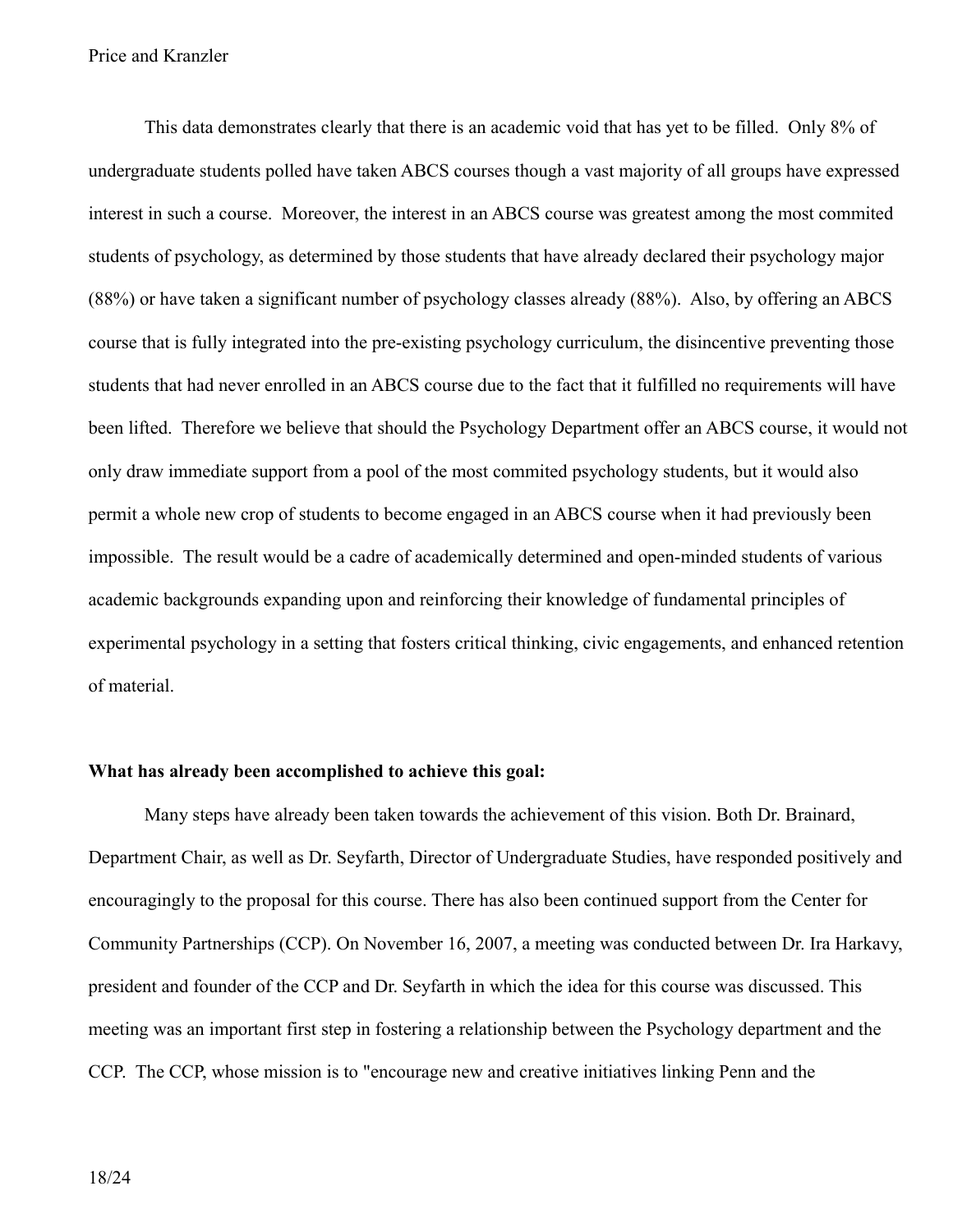community" has generously offered to aid in the funding of the first semester of this course (Academically Based Community Service).

Furthermore, attempts to find a professor for this course have produced extremely positive results. Our first thought was to approach a graduate student who might be interested. In this vein, we approached Acacia Parks, a graduate student who works in Martin Seligman's Center for Positive Psychology and has already taught several courses at Penn. Acacia was extremely interested in the possibility. On December 5, 2007 we spoke with Jane Gillham, co-director of the Penn Resiliency Project about our idea for the course. Jane not only expressed her belief that this might be an exciting new direction for the Penn Resiliency Project research, but also mentioned that she herself might be interested in teaching or co-teaching the course along with Karen Reivich, the other co-director of the Penn Resiliency Project.

#### **Proposals for Future Implementation:**

The psychology department at Penn offers a wide breadth of courses for students to choose from. Yet, the curriculum could be further enriched by the inclusion of an academically based community service course. We therefore propose that the psychology department continue to support and facilitate the development of an ABCS course such as *Penn Teaches Resiliency.* To that end, we recommend that an open line of communication be maintained between relevant and interested faculty within the department in order to provide an ongoing assessment of the course's standing and on the progress of the pilot volunteer program that will be in place at Sayre next semester. We encourage the department to take advantage of the momentum that has already been set in motion for this course among the faculty and student body as well as among the PRP research team. The pieces have all been put into place for the department to create a class for this coming year, fall 2008. As soon as the department gives its consent, steps can be taken to confirm the professor. It will then be possible to develop the classroom curriculum for the course using the \$4,000-\$5,000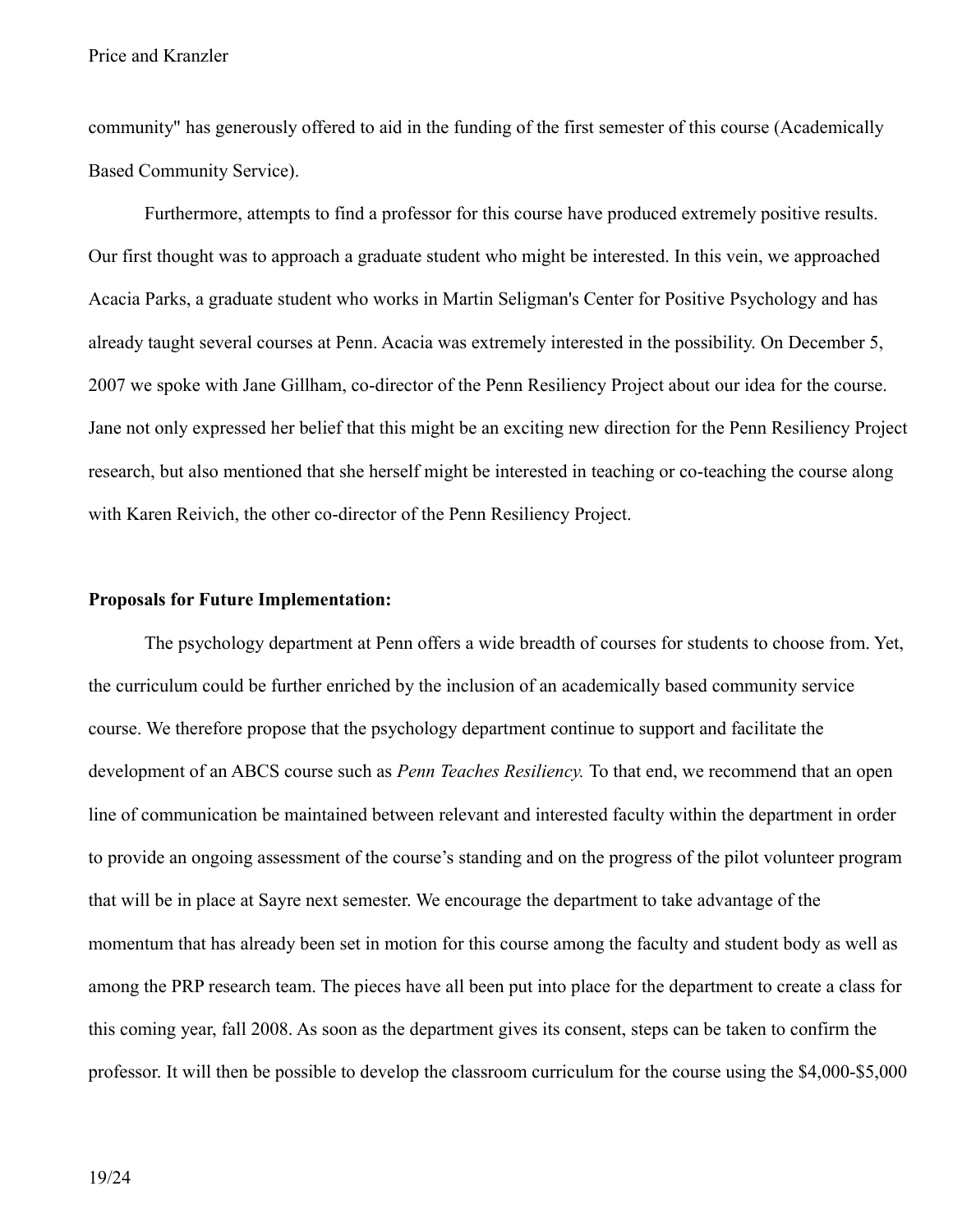funding promised from the CCP. In this manner, the department will be able to realize our combined goal and incorporate an ABCS course into the Psychology Department's curriculum.

#### **Conclusion:**

As students and faculty at the University of Pennsylvania, we have the unique opportunity to realize the centuries old vision of Ben Franklin by implementing change in our community and tackling the problem of mental health in West Philadelphia. Whether it be the academic expertise of the Psychology faculty or the enthusiasm of participating students to engage in the community, the mobilization of some of Penn's most valuable resources to create an ABCS course addressing the mental health of West Philadelphia will yield dynamic benefits for all parties involved. With respect to the West Philadelphia community, this class will help address the dire need for psychological resources needed to combat disproportionately high levels of depression by providing local students with free resiliency training. As for those Penn students interested in psychology, this class will provide them with an opportunity in applied psychology for which they have indicated an explicit interest. Moreover, participation in ABCS classes and use of the PSL framework has been proven to instill in students a greater appreciation for knowledge and a greater sense of democratic citizenship. In addition, the Psychology faculty, especially those involved in the creation of the PRP and R4Power, stand to gain much needed experimental data that may hopefully enable them to strengthen the PRP and ultimately aid in its dissemination to students across the country. Through the creation of such an ABCS course we can contribute to the many innovations that Penn has already offered to the international academic community and continue to truly fulfill Amy Guttman's vision of rising "from excellence to eminence."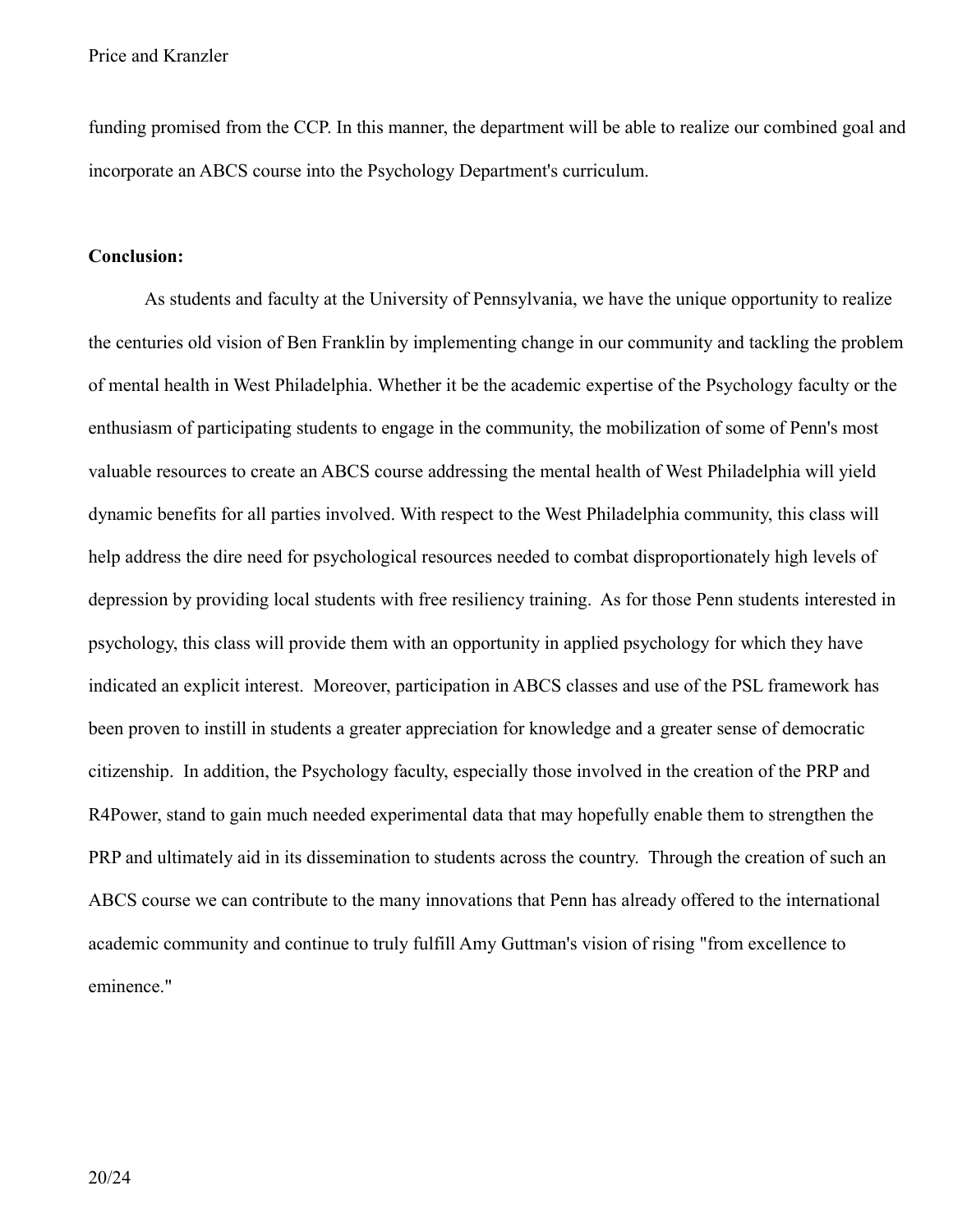## **Appendix:**

*Psychology Student Survey Transcript:* Last 4 Digits of your Penn ID \_\_\_\_\_\_\_\_\_\_\_\_\_\_\_\_\_\_\_\_ Are you a: Psychology major Psychology minor Have you taken any psychology classes before? If yes, how many? On a scale of 1-10 how satisfied are you with the breadth of courses currently offered by the psychology department at Penn? *Penn offers many Academically Based Community Service (ABCS) courses in several departments. Theses courses are service based classes in which students engage in classroom learning and then use the skills they have learned to address a real world problem.*  Have you taken any ABCS courses? If yes, how many? If no, do you plan on it? Why or why not?  $\mathcal{L}_\text{max}$  , and the contribution of the contribution of the contribution of the contribution of the contribution of the contribution of the contribution of the contribution of the contribution of the contribution of t If the psychology department were to offer an ABCS course, would you be interested?  $\mathcal{L}_\mathcal{L} = \{ \mathcal{L}_\mathcal{L} = \{ \mathcal{L}_\mathcal{L} = \{ \mathcal{L}_\mathcal{L} = \{ \mathcal{L}_\mathcal{L} = \{ \mathcal{L}_\mathcal{L} = \{ \mathcal{L}_\mathcal{L} = \{ \mathcal{L}_\mathcal{L} = \{ \mathcal{L}_\mathcal{L} = \{ \mathcal{L}_\mathcal{L} = \{ \mathcal{L}_\mathcal{L} = \{ \mathcal{L}_\mathcal{L} = \{ \mathcal{L}_\mathcal{L} = \{ \mathcal{L}_\mathcal{L} = \{ \mathcal{L}_\mathcal{$ 

Additional Comments: \_\_\_\_\_\_\_\_\_\_\_\_\_\_\_\_\_\_\_\_\_\_\_\_\_\_\_\_\_\_\_\_\_\_\_\_\_\_\_\_\_\_\_\_\_\_\_\_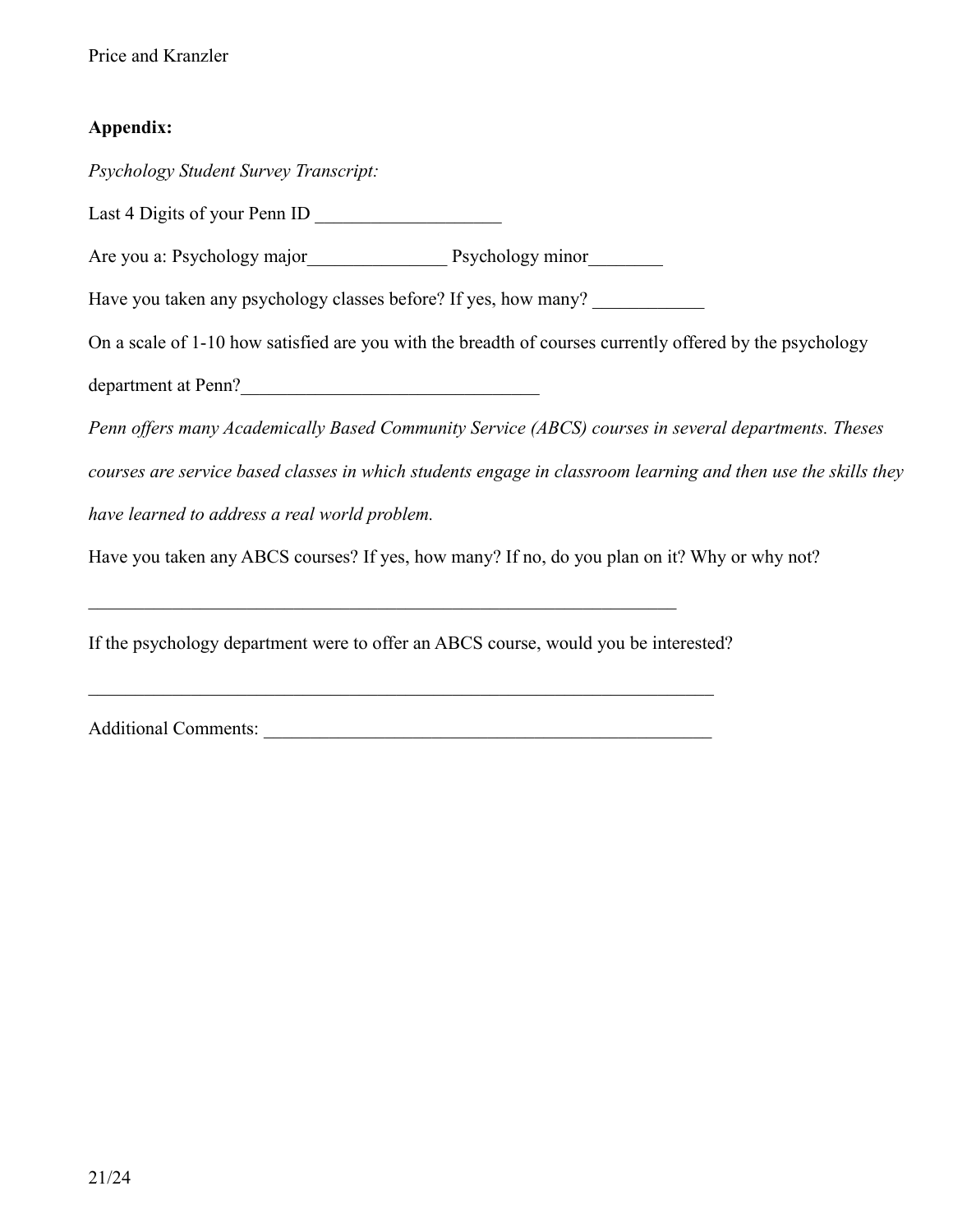#### **References:**

The 2005 White Paper. University of Pennsylvania Student Committee on Undergraduate Education. 2005.

"Academically Based Community Service." Barbara and Edward Netter Center for Community Partnerships. 10 Dec. 2007 <http://www.upenn.edu/ccp/abcs-courses/academically-based-community-

service.html>.

- Adelsberg, Sam, Nana Baffoe-Bonnie, Adam Hanover, Shannon Knee, and Sarah Waxman. ABCS Courses: Accomplishing Penn's Mission. University of Pennsylvania. 2006.
- Cardemil, Esteban, et al. "The Prevention of Depressive Symptoms in Low Income, Minority Children: Two Year Follow Up." Behaviour Research and Therapy (2007).
- Cooper, LA, et al. "The acceptability of treatment for depression among African-American, Hispanic, and white primary care patients." Medical Care (2003).
- Cutuli, J.J., et al. "Preventing Co-Occurring Depression Symtoms in Adolescents with Conduct Disorder." Annals of the NY Academy of Sciences (2006).

"Depression" National Institute of Mental Health

<http://www.nimh.nih.gov/health/topics/depression/index.shtml>

- Gallagher, Shelagh. "Problem Based Learning: Where Did It Come From , What Does It Do, and Where is It Going?" Journal for the Education of the Gifted (1997).
- Gillham, Jane, Karen Reivich, Andrew Shatte, and Martin Seligman. "Penn Resiliency Project Executive Summary." (2007).
- Gillham, Jane, et al. "School-Based Prevention of Depressive Symptoms: a Randomized Controlled Study of the Effectiveness and Specificity of the Penn Resiliency Program." Journal of Consulting and Clinical Psychology (2007).
- Gillham, Jane. Telephone interview. 18 Nov. 2007.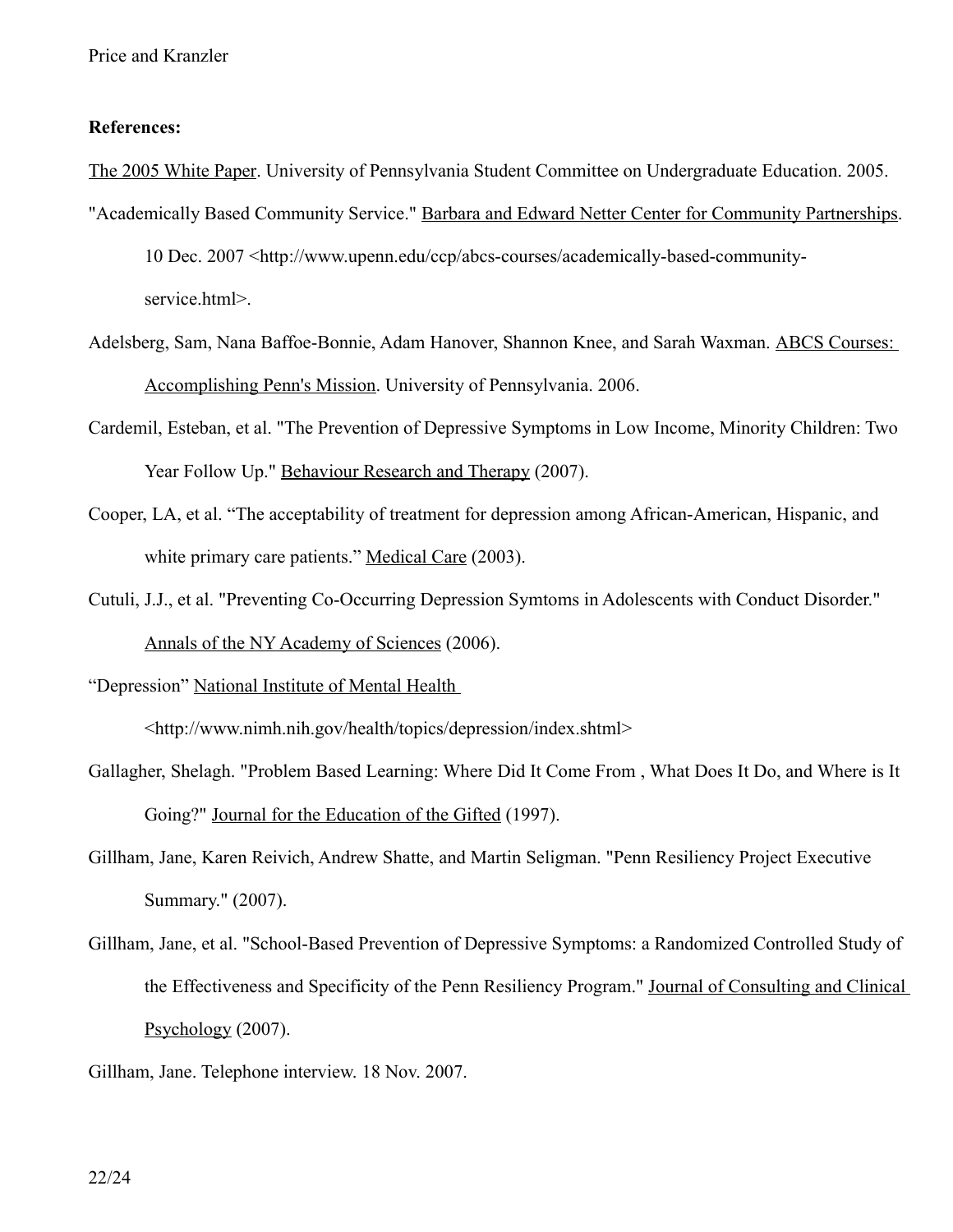Gomez, Ernest. "Nipping Depressionin the Bud." The Daily Pennsylvanian 2007.

Gutmann, Amy. "Inaugural Address: the Penn Compact." University of Pennsylvania. 15 Oct. 2004.

Harkavy, et al. "Strategy for Taking Penn's Local Engagement Effort from Excellence to Eminence." 2006.

"History of Psychology At Penn." University of Pennsylvania. 2 Dec. 2007

<http://www.psych.upenn.edu/history/history.htm>.

Johnston, F E. Reshaping Undergraduate Education At Penn: the Role of Problem-Solving Learning in the Curriculum. 2005.

Kessler, RC, et al. "The epidemiology of major depressive disorder: results from the NCS-R." JAMA (2003).

- Li, Susan, et al. "Risk and Protective Factors for Urban African-American Youth." American Journal of Community Psychology (2007).
- Margolin, G, and E B. Gordis. "The Effects of Family and Community Violence on Children." Annual Review of Psychology (2000).
- Miranda, Jeanne, and Lisa Cooper. "Disparities in Care for Depression Among Primary Care Patients." JGIM (2004).

Patterson, Melinda. Community Based Education in West Philadelphia.

Price, Jeremy, and Anita Oh. Asthma: a Biopsychosocial Approach. University of Pennsylvania. 2006.

Reynolds, Arthur, et al. "Effects of a School-Based, Early Childhood Intervention on Adult Health and Well-

Being." Archives of Pediatric and Adolescent Medicine (2007).

Rosenthal, Andrew. Personal interview. 10 Nov. 2007.

Seligman, Martin, Peter Schulman, and Alison Tryon. "Group Prevention of Depression and Anxiety Symptoms." Behaviour Research and Therapy (2007).

Speed, Alan. Personal interview. 17 Nov. 2007.

Williams, DR, et al. "Prevalence and distribution of major depressive disorder in African Americans,